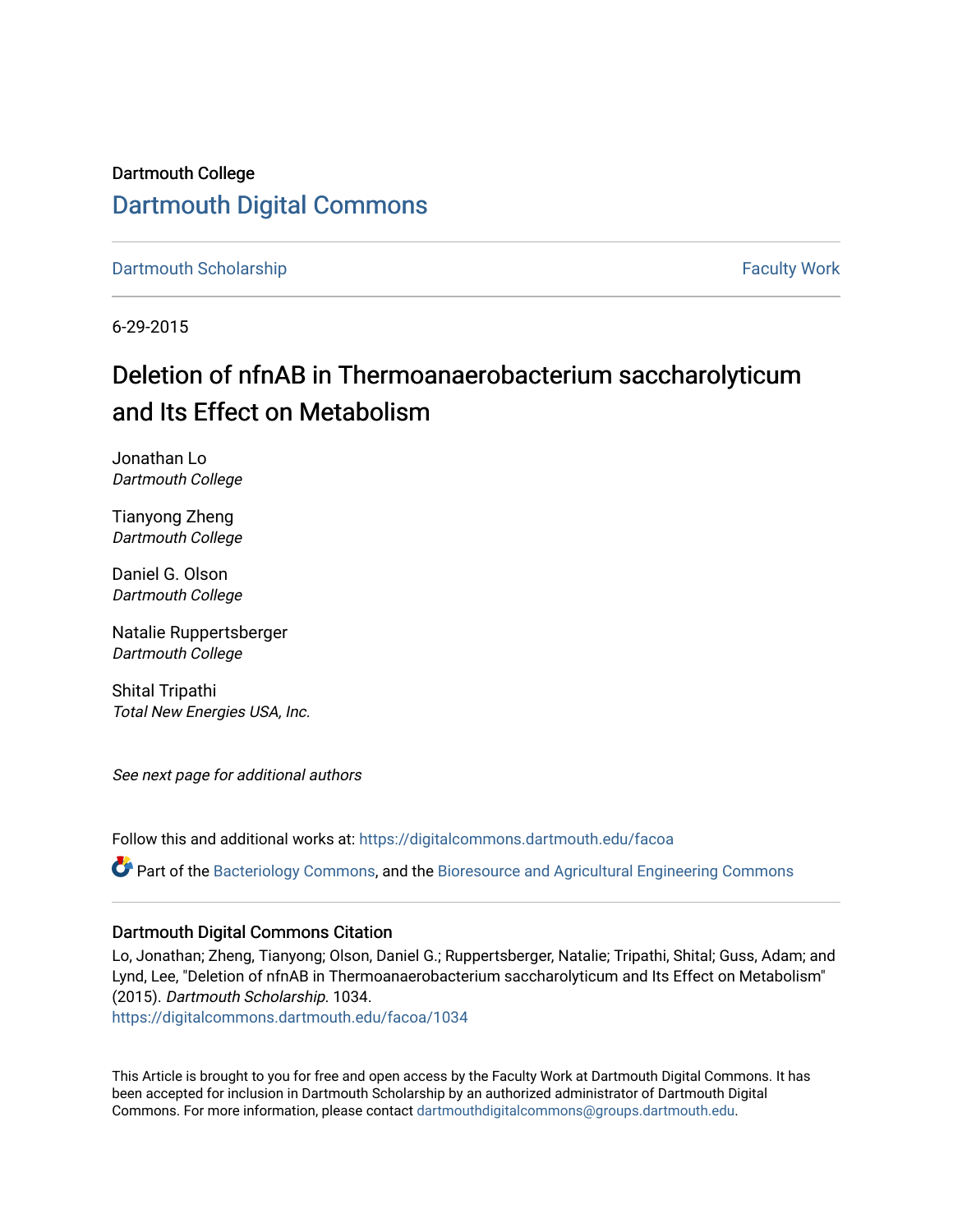## Authors

Jonathan Lo, Tianyong Zheng, Daniel G. Olson, Natalie Ruppertsberger, Shital Tripathi, Adam Guss, and Lee Lynd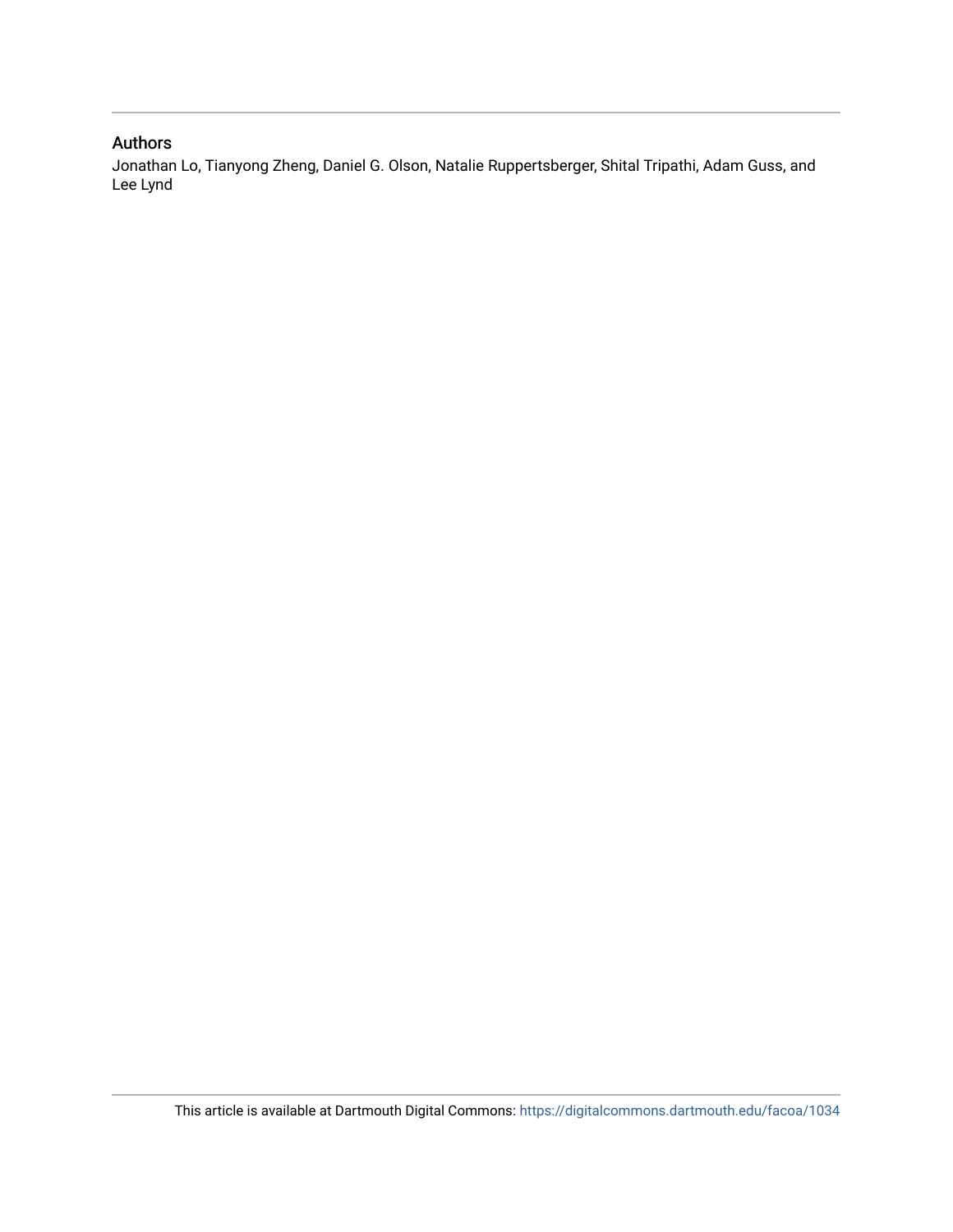

## **Deletion of** *nfnAB* **in** *Thermoanaerobacterium saccharolyticum* **and Its Effect on Metabolism**

#### **Jonathan Lo,a,e Tianyong Zheng,a,e Daniel G. Olson,b,e Natalie Ruppertsberger,b,e Shital A. Tripathi,<sup>c</sup> Adam M. Guss,d,e Lee R. Lynda,b,d,e**

Department of Biological Sciences, Dartmouth College, Hanover, New Hampshire, USA<sup>a</sup>; Thayer School of Engineering, Dartmouth College, Hanover, New Hampshire, USA<sup>b</sup>; Total New Energies USA, Inc., Emeryville, California, USA<sup>c</sup>; Biosciences Division, Oak Ridge National Laboratory, Oak Ridge, Tennessee, USA<sup>d</sup>; BioEnergy Science Center, Oak Ridge, Tennessee, USA<sup>e</sup>

#### **ABSTRACT**

**NfnAB catalyzes the reversible transfer of electrons from reduced ferredoxin and NADH to 2 NADP**-**. The NfnAB complex has been hypothesized to be the main enzyme for ferredoxin oxidization in strains of** *Thermoanaerobacterium saccharolyticum* **engineered for increased ethanol production. NfnAB complex activity was detectable in crude cell extracts of** *T. saccharolyticum***. Activity was also detected using activity staining of native PAGE gels. The** *nfnAB* **gene was deleted in different strains of** *T. saccharolyticum* **to determine its effect on end product formation. In wild-type** *T. saccharolyticum***, deletion of** *nfnAB* **resulted in a 46% increase in H2 formation but otherwise little change in other fermentation products. In two engineered strains with 80% theoretical ethanol yield, loss of** *nfnAB* **caused two different responses: in one strain, ethanol yield decreased to about 30% of the theoretical value, while another strain had no change in ethanol yield. Biochemical analysis of cell extracts showed that the** *nfnAB* **strain with decreased ethanol yield had NADPH-linked alcohol dehydrogenase (ADH) activity, while the** *nfnAB* **strain with unchanged ethanol yield had NADH-linked ADH activity. Deletion of** *nfnAB* **caused loss of NADPH-linked ferredoxin oxidoreductase activity in all cell extracts. Significant NADH-linked ferredoxin oxidoreductase activity was seen in all cell extracts, including those that had lost** *nfnAB***. This suggests that there is an unidentified NADH:ferredoxin oxidoreductase (distinct from** *nfnAB***) playing a role in ethanol formation. The NfnAB complex plays a key role in generating NADPH in a strain that had become reliant on NADPH-ADH activity.**

#### **IMPORTANCE**

**Thermophilic anaerobes that can convert biomass-derived sugars into ethanol have been investigated as candidates for biofuel formation. Many anaerobes have been genetically engineered to increase biofuel formation; however, key aspects of metabolism remain unknown and poorly understood. One example is the mechanism for ferredoxin oxidation and transfer of electrons to NAD(P)**-**. The electron-bifurcating enzyme complex NfnAB is known to catalyze the reversible transfer of electrons from re**duced ferredoxin and NADH to 2 NADP<sup>+</sup> and is thought to play key roles linking NAD(P)(H) metabolism with ferredoxin me**tabolism. We report the first deletion of** *nfnAB* **and demonstrate a role for NfnAB in metabolism and ethanol formation in** *Thermoanaerobacterium saccharolyticum* **and show that this may be an important feature among other thermophilic ethanologenic anaerobes.**

**P**lant biomass is a sustainable and low-carbon source for biofuels; however, its recalcitrance makes conversion into fuels difficult [\(1\)](#page-10-0). One of the leading strategies for low-cost conversion of plant biomass into fuels is consolidated bioprocessing (CBP), wherein one or more microbes solubilize plant cell walls and ferment the resulting sugars into fuel without exogenously added enzymes. The thermophilic anaerobe *Thermoanaerobacterium saccharolyticum* solubilizes components of plant biomass and produces ethanol as a fermentation product and thus is of interest for CBP [\(2\)](#page-10-1). *T. saccharolyticum* has been engineered to make ethanol from sugars in amounts near 90% of the theoretical yield [\(3\)](#page-10-2). This ethanologen strain of *T. saccharolyticum* was created by deleting lactate dehydrogenase (*ldh*), phosphotransacetylase (*pta*), and acetate kinase (*ack*). In *T. saccharolyticum*, glycolysis, pyruvate oxidation, and ethanol formation are believed to proceed by reactions 1, 2, and 3, respectively  $(4, 5)$  $(4, 5)$  $(4, 5)$  (where  $Fd_{ox}$  is oxidized ferredoxin,  $Fd_{red}$  is reduced ferredoxin, and acetyl-CoA is acetyl coenzyme A):

 $1/2$  glucose + ADP +  $\rm P_{i}$  +  $\rm NAD^{+}$  $\rightarrow$  pyruvate + ATP + NADH + H<sup>+</sup> + H<sub>2</sub>O (1) pyruvate + CoA +  $\text{Fd}_{ox} \rightarrow$  acetyl-CoA + CO<sub>2</sub> +  $\text{Fd}_{\text{red}}^{\text{2-}}$  +  $2\text{H}^+$ (2)

acetyl-CoA + 2 NAD $(P)H + 2 H^{+}$ 

 $\rightarrow$  ethanol + CoA + 2 NAD(P)<sup>+</sup> (3)

Reducing equivalents formed from reactions 1 and 2 are expected to be directed to ethanol formation via acetaldehyde and alcohol dehydrogenases (ADHs) (reaction 3). Use of only the re-

Received 14 May 2015 Accepted 23 June 2015 Accepted manuscript posted online 29 June 2015

Citation Lo J, Zheng T, Olson DG, Ruppertsberger N, Tripathi SA, Guss AM, Lynd LR. 2015. Deletion of *nfnAB* in *Thermoanaerobacterium saccharolyticum* and its effect on metabolism. J Bacteriol 197:2920 –2929. [doi:10.1128/JB.00347-15.](http://dx.doi.org/10.1128/JB.00347-15) Editor: T. J. Silhavy

Address correspondence to Lee R. Lynd, Lee.R.Lynd@Dartmouth.edu. Copyright © 2015, American Society for Microbiology. All Rights Reserved. [doi:10.1128/JB.00347-15](http://dx.doi.org/10.1128/JB.00347-15)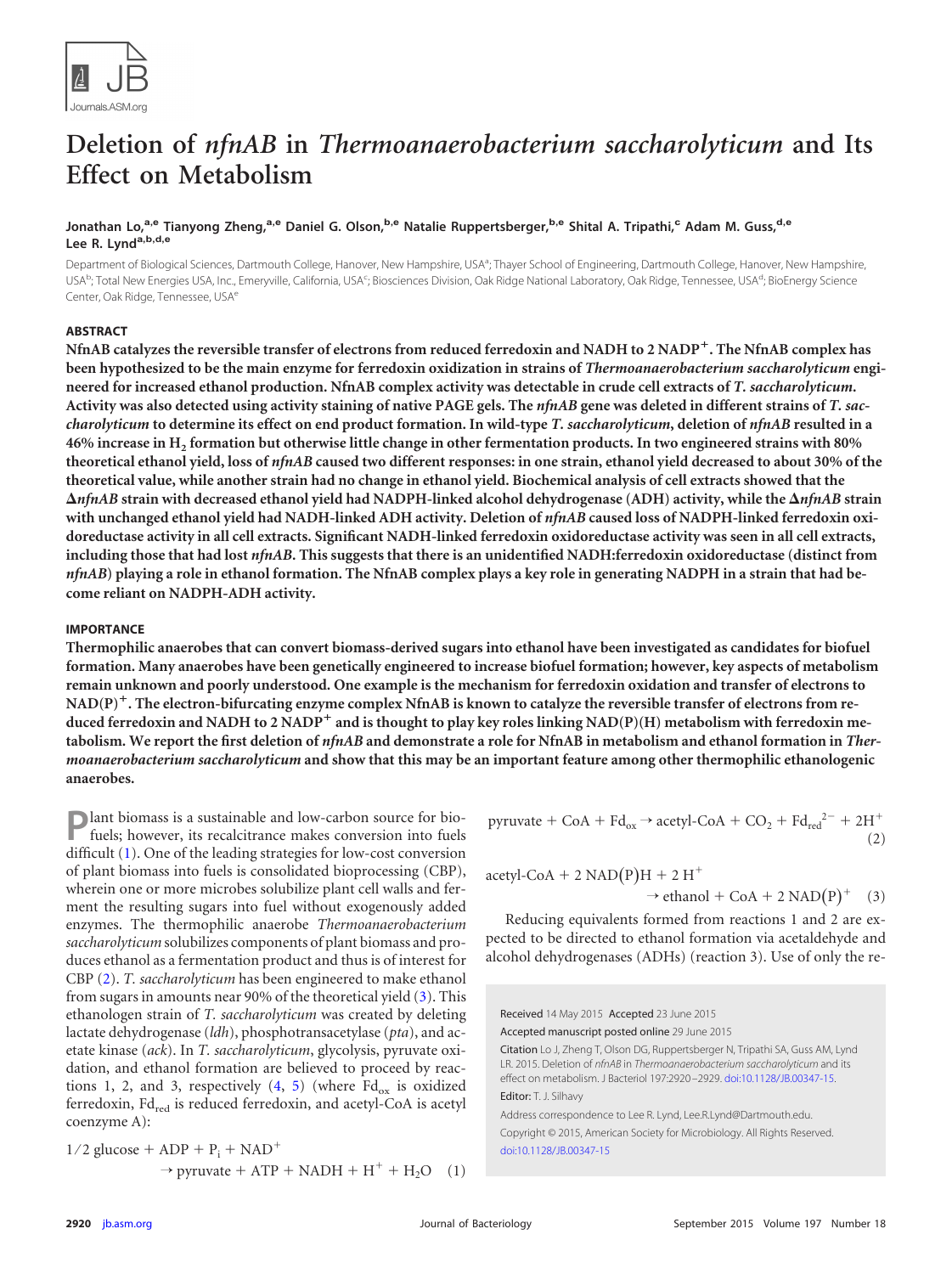<span id="page-3-0"></span>**TABLE 1** Strains and plasmids used in this study

| Strain or plasmid          | Description                                                                          |                          |
|----------------------------|--------------------------------------------------------------------------------------|--------------------------|
| Strains                    |                                                                                      |                          |
| T. saccharolyticum strains |                                                                                      |                          |
| IW/SL-YS485                | Wild type                                                                            | Gift from Juergen Wiegel |
| LL1144                     | JW/SL-YS485 ΔnfnAB::Kan <sup>r</sup>                                                 | This work                |
| M0353                      | $\Delta p$ ta $\Delta a$ ck $\Delta$ ldh $\Delta p$ yrF (LL1174) <sup>a</sup>        | 17                       |
| LL1145                     | M0353 $\Delta nfnAB::Kanr$                                                           | This work                |
| M1442                      | $\Delta p$ ta $\Delta a$ ck $\Delta$ ldh adhE <sup>G544D</sup> (LL1049) <sup>a</sup> | 18                       |
| LL1220                     | M1442 $\Delta nfnAB::Kanr$                                                           | This work                |
| LL1222                     | LL1220 AxynA::nfnAB Ery <sup>r</sup>                                                 | This work                |
| E. coli strains            |                                                                                      |                          |
| $T7$ Express $\frac{1}{9}$ | Used for heterologous protein expression                                             | New England Biolabs      |
| $DH5\alpha$                | Used for plasmid screening and propagation                                           | New England Biolabs      |
| Plasmids                   |                                                                                      |                          |
| pMU804                     | Disrupts <i>nfnAB</i> with kanamycin resistance gene                                 | This work                |
| $p$ JLO30                  | pEXP5-NT TOPO expressing T. saccharolyticum nfnAB                                    | This work                |
| pJLO31                     | Inserts nfnAB with erythromycin resistance gene in xynA region                       | This work                |

*<sup>a</sup>* Alternate strain name is given in parentheses.

ducing power from reaction 1 (i.e., NADH) would allow only 50% of the pyruvate generated by that reaction on a molar basis to be converted to ethanol. Increasing ethanol yield beyond 50% requires the use of the reducing equivalents generated by reaction 2 (i.e., Fd<sub>red</sub><sup>2-</sup>). Since yields of ethanol exceed 50% in *T. saccharolyticum* strains, electrons from reduced ferredoxin (Fd<sub>red</sub>) must be used for ethanol formation, assuming that glucose conversion to ethanol proceeds via reactions 1 to 3. Benzyl viologen (BV) reduction with NAD(P)H, an enzyme assay for electron transfer between NAD(P)(H) and ferredoxin, has been previously observed in *T. saccharolyticum* [\(3,](#page-10-2) [4\)](#page-10-3) and was hypothesized to be encoded by Tsac\_2085-Tsac\_2086 [\(4\)](#page-10-3). However, the observed activities were not directly attributed these genes, and the role of Tsac\_2085- Tsac\_2086 in ethanol formation was never conclusively demonstrated.

The NfnAB complex is an enzyme originally isolated from *Clostridium kluyveri* that contains two subunits (A and B) which together catalyze the oxidation of NADH and ferredoxin with the reduction of 2 NADP<sup>+</sup> (reaction 4), known as NADH-dependent reduced ferredoxin:  $NADP^+$  oxidoreductase (NFN) activity [\(6\)](#page-10-5). Although the reaction is reversible, the NfnAB complex likely catalyzes NADPH production *in vivo* [\(6,](#page-10-5) [7\)](#page-10-6):

$$
Fd_{red}^{2-} + 2 NADP^{+} + NADH + H^{+}
$$
  
\n
$$
\rightarrow Fd_{ox} + 2 NADPH + NAD^{+} \quad (4)
$$

Ferredoxin:NAD(P)H oxidoreductase (FNOR) activity, measured by NADPH:BV reduction, was observed to increase in a *T. saccharolyticum* strain engineered for increased ethanol yield [\(3\)](#page-10-2). NADPH:BV reduction can be catalyzed by the NfnAB complex, suggesting that it may be important for ethanol formation in this engineered strain. *T. saccharolyticum* appears to have an *nfnAB* homolog (Tsac\_2085-Tsac\_2086 has >60% amino acid identity to *C. kluyveri nfnAB*). The NfnAB complex could provide a key reaction for the formation of ethanol at high yield as it provides a mechanism for electron transfer from ferredoxin to  $NAD(P)^+$ .

In this work, we attempt to answer the following questions about NfnAB. (i) What is the physiological role of the NfnAB complex in *T. saccharolyticum*? (ii) Does this role change in strains that have been engineered for high-yield ethanol production?

To answer these questions, we utilized targeted gene deletion, heterologous gene expression, biochemical assays, and fermentation product analysis to understand the role of the NfnAB complex in anaerobic saccharolytic metabolism of *T. saccharolyticum*.

#### **MATERIALS AND METHODS**

**Chemicals, strains, and molecular techniques.**All chemicals were of molecular grade and obtained from Sigma-Aldrich (St. Louis, MO) or Fisher Scientific (Pittsburgh, PA) unless otherwise noted. A complete list of strains and plasmids is given in [Table 1.](#page-3-0) *T. saccharolyticum* strain JW/SL-YS485 was kindly provided by Juergen Wiegel. *T. saccharolyticum* strain M0353 was a gift of the Mascoma Corporation (Lebanon, NH). Primers used for construction of plasmids and confirmation of *nfnAB* manipulations are listed in [Table 2.](#page-4-0) Transformation and deletion of *nfnAB* in *T. saccharolyticum* (Tsac\_2085-Tsac\_2086) was accomplished with plasmid pMU804 [\(3\)](#page-10-2). Plasmid pMU804 was generated by digesting plasmid pMU110 [\(8\)](#page-10-7) with BamHI and XhoI (New England BioLabs, Beverly, MA) and using primers to amplify  $\sim$ 800 bp of regions flanking Tsac\_2085-Tsac\_2086 as well as a Kan<sup>r</sup> gene. The resulting PCR products and plasmid digest were ligated together using yeast gap repair [\(9\)](#page-10-8). Plasmids were extracted from *Saccharomyces cerevisiae* and transformed into *Escherichia coli* and screened for the correct insert by restriction digest [\(9\)](#page-10-8). For complementation of *nfnAB* under the control of a xylose-inducible system into strain LL1220,  $\sim$  500 bp of the *xynA* upstream region, *nfnAB*, an Erm<sup>r</sup> gene, and  $\sim$  500 bp of the downstream region of *xynA* were ligated together in that order using overlapping primers and Gibson assembly (New England BioLabs). The resulting fragment was cloned into a pCR-Blunt II vector (Life Technologies, Carlsbad, CA) for ease of propagation. The resulting plasmid was named pJLO31.

**Media and growth conditions.**All strains were grown anaerobically at 55°C, with an initial pH of 6.3. Bacteria for transformations and biochemical characterization were grown in modified DSMZ M122 rich medium containing 5 g/liter cellobiose and 4.5 g/liter yeast extract as previously described [\(10\)](#page-10-9). To prepare cell extracts, cells were grown to an optical density at 600 nm  $OD_{600}$  of 0.5 to 0.8, separated from the medium by centrifugation, and used immediately or stored anaerobically in serum vials at  $-80^{\circ}$ C as previously described  $(4, 5)$  $(4, 5)$  $(4, 5)$ . For quantification of fermentation products on cellobiose, strains were grown with shaking in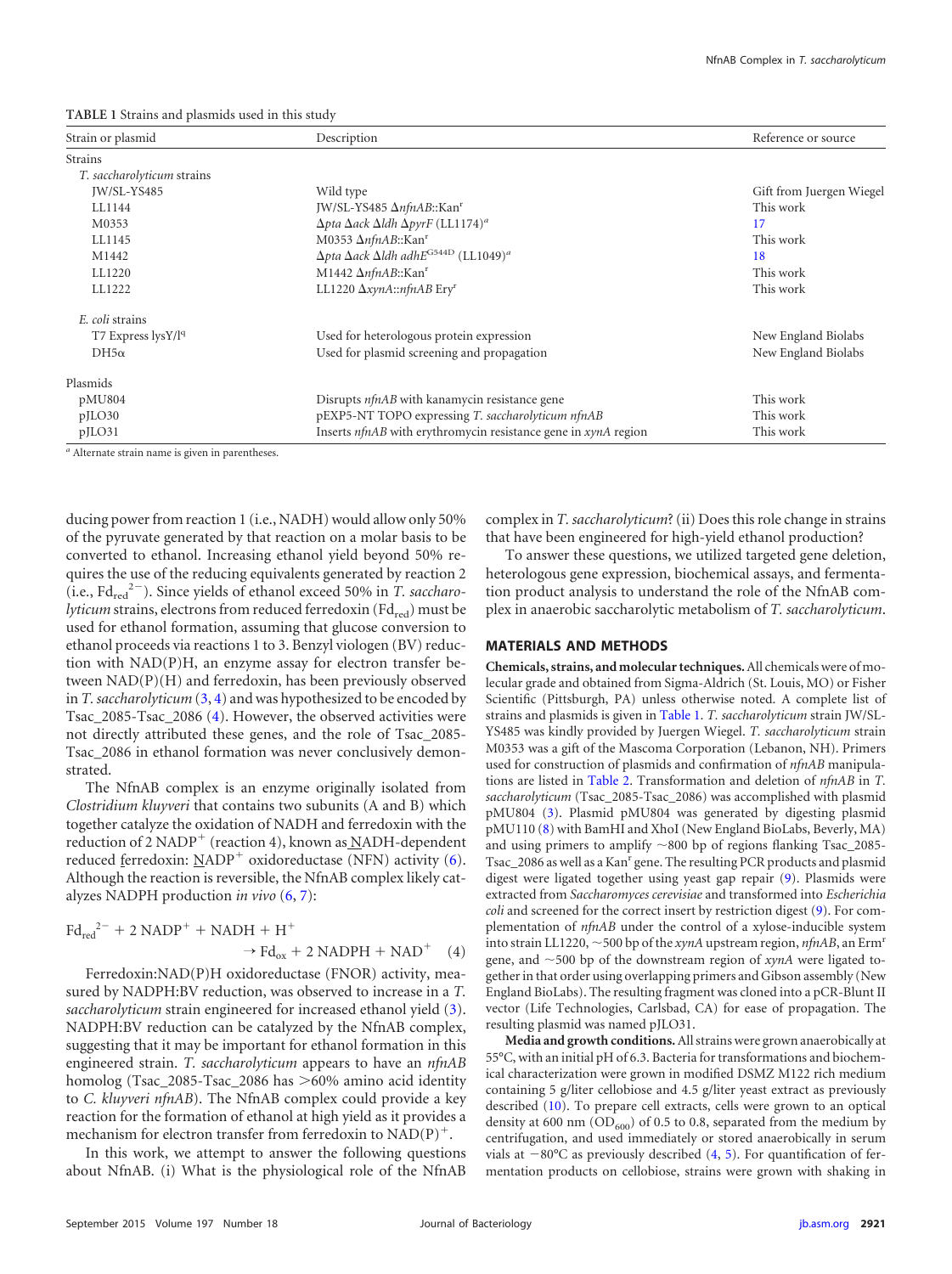<span id="page-4-0"></span>**TABLE 2** Primers used in this study

| Primer                  | Sequence                                                         | Purpose                                                                                 |
|-------------------------|------------------------------------------------------------------|-----------------------------------------------------------------------------------------|
| T.sac.nfnAB.ext.F       | TGGCTTTTTAGTGTGGGGT                                              | Amplify T. saccharolyticum nfnAB external<br>genomic fragment                           |
| T.sac.nfnAB.ext.R       | CATTGTCATATCCCCCCTTTT                                            |                                                                                         |
| T.sacc.nfnAB.CDS.F      | ATGAACGAGATTTTAGAGAAGAAGC                                        | Amplify T. saccharolyticum nfnAB internal<br>fragment                                   |
| T.sac.nfnAB.int.R       | GAGTGGGACTGTTAGGGA                                               |                                                                                         |
| T.sacc.nfnAB.CDS.F      | ATGAACGAGATTTTAGAGAAGAAGC                                        | Clone coding sequence of <i>T. saccharolyticum</i><br>$nfnAB$ for expression in E. coli |
| T.sacc.nfnAB.CDS.stop.R | TCACTTTTCGCTTAAATATTTGTGTATAGAAGCTGCAGC                          |                                                                                         |
| X03975                  | ACCATTATTATCATGACATTAACCTATAAAAAAGGCCTGC<br>AAGCACCACAGCTTATGC   | Clone T. saccharolyticum nfnAB 3' flank for<br>deletion plasmid pMU804                  |
| X03976                  | CCTCCCAATAACTACGTGGTCTTGAGGAAATACACCACGC                         |                                                                                         |
| X03977                  | GCGTGGTGTATTTCCTCAAGACCACGTAGTTATTGGGAGG                         | Clone Kan <sup>r</sup> insertion cassette for plasmid pMU804                            |
| X03978                  | CTTGGAGGTGTGAAAGCAATGAGAGTCGATACAAATTCCTCG                       |                                                                                         |
| X03979                  | CGAGGAATTTGTATCGACTCTCATTGCTTTCACACCTCCAAG                       | Clone T. saccharolyticum nfnAB 5' flank for<br>deletion plasmid pMU804                  |
| X03980                  | GGAATTGTGAGCGGATAACAATTTCACACAGGAAACAGCTTG<br>CTATAGATGACCCTTCGC |                                                                                         |

150-ml glass bottles with a 50-ml working volume in MTC defined medium on 5 g/liter (14.4 mM or 0.72 mmol) cellobiose, as previously described [\(11\)](#page-10-12), with the following modifications for *T. saccharolyticum*: urea was replaced with ammonium chloride, and thiamine hydrochloride was added to a final concentration of 4 mg/liter. Growth medium for  $\Delta pyrF$ strains was supplemented with 40 mg/liter uracil. For fermentation and biochemical *nfnAB* complementation experiments on xylose, strains were grown in 35-ml tubes on modified DSMZ M122 rich medium in 5 g/liter xylose and 4.5 g/liter yeast extract. Samples were taken during mid-log phase for biochemical assays while growth was allowed to proceed for 96 h for fermentation product quantification. All fermentation experiments were performed in triplicate.

**Heterologous expression of** *T. saccharolyticum nfnAB***.** The putative *T. saccharolyticum nfnAB* operon was cloned into a pEXP5-NT TOPO expression vector (Life Technologies) and transformed into *E. coli* DH5 cells (Life Technologies). Plasmids were sequenced using primers provided with the kit, and a plasmid with the correct sequence was named pJLO30. For expression, pJLO30 was transformed into *E. coli* T7 Express lysY/Iq cells (New England BioLabs), grown and induced as previously described [\(6\)](#page-10-5), and scaled down to 150-ml bottles. Briefly, cells were grown on tryptone-phosphate broth in shaking incubators for 20 h. After 20 h, stirring was stopped, and cultures were induced with isopropyl  $\beta$ -Dthiogalactopyranoside (IPTG). Cysteine (0.12 g/liter), ferrous sulfate (0.1 g/liter), ferric citrate (0.1 g/liter), and ferric ammonium citrate (0.1 g/liter) were added to enhance iron-sulfur cluster synthesis. Cells were incubated for another 20 h at 27°C and then separated from the medium by centrifugation and stored anaerobically in serum vials at  $-80^{\circ}$ C until used.

**Preparation of cell extracts.** All steps were performed in a Coy (Grass Lake, MI) anaerobic chamber to maintain anoxic conditions. Cells were lysed by a 20-min incubation in an anaerobic buffer containing 50 mM morpholinepropanesulfonic acid (MOPS) sodium salt (pH 7.5), 5 mM dithiothreitol (DTT), 1 U of Ready-Lyse lysozyme/100 µl (Epicentre Biotechnologies, Madison, WI), and 1 U/100 µl DNase I (Thermo Scientific, Waltham, MA). Lysed cells were centrifuged for  $15$  min at  $12{,}000 \times g$ , the pellet was discarded, and the supernatant was kept as cell-free-extract. Protein from the resulting cell extract was measured using Bio-Rad (Hercules, CA) protein assay dye reagent, with bovine serum albumin (Thermo Scientific) as a standard.

**Biochemical assays.** All biochemical assays, manipulations, and polyacrylamide gel electrophoresis (PAGE) were performed in a Coy anaerobic chamber with an atmosphere of 85%  $N_2$ , 10%  $CO_2$ , and 5%  $H_2$  at 55°C. Oxygen was maintained at <5 ppm by use of a palladium catalyst. Solutions used were allowed to exchange gas in the anaerobic chamber for at least 48 h prior to use.

**TTC reduction with NADPH (NFN activity).** Assaying cell extract for NFN activity using triphenyltetrazolium chloride (TTC) was based on the method of Wang et al. [\(6\)](#page-10-5), modified for use in a 96-well plate. Changes in absorbance were measured in a Powerwave XS plate reader (Biotek, Winooski, VT) at 55°C as previously described [\(11\)](#page-10-12). The assay mixture contained 50 mM MOPS sodium salt (pH 7.5), 10 mM  $\beta$ -mercaptoethanol,  $12 \mu$ M flavin adenine dinucleotide (FAD), 0.5 mM NADP<sup>+</sup>, 40 mM glucose-6-phosphate, 0.2 U of glucose-6-phosphate dehydrogenase (Affymetrix, Santa Clara, CA), 0.4 mM TTC, and 2 mM  $NAD^+$  as needed. Cell extract was combined with 200  $\mu$ l of reaction mixture with and without NAD<sup>+</sup>. TTC reduction was monitored for 15 min at 546 nm  $(\epsilon = 9.1 \text{ mM}^{-1} \text{ cm}^{-1}).$ 

**Benzyl viologen reduction with NADPH on native PAGE (FNOR activity).** Separating proteins anaerobically using native PAGE was based on the method of Fournier et al. [\(12\)](#page-10-13) with minor modifications. Twenty minutes prior to loading cell extract, 20  $\mu$ l of 2 mM sodium dithionite (DT) was loaded into each well of a 4 to 20% nondenaturing polyacrylamide gel (Bio-Rad). Cell extract containing approximately 0.1 mg of protein was then loaded into the gel using 5 $\times$  native loading buffer containing 62.5 mM Tris-HCl (pH 6.8), 40% glycerol, and 0.01% bromophenol blue. The gel was run at 200 V for 80 min in running buffer containing 25 mM Tris-HCl (pH 8.5) and 192 mM glycine. After electrophoresis, the gel was placed in prewarmed 55°C enzyme assay buffer containing 50 mM MOPS (pH 7.5) and 8 mM benzyl viologen (BV). DT was added until the solution reached an OD at 578 nm of 0.01 to 0.1. The reaction was started with the addition of 1.5 mM NADPH, and the mixture was incubated for 15 min. Bands of reduced BV were fixed by adding 24 mM TTC.

**Benzyl viologen:NAD(P)H oxidoreductase activity of cell extracts (FNOR activity).** Benzyl viologen:NAD(P)H oxidoreductase activity was measured as previously described [\(4\)](#page-10-3) with minor modifications using the following conditions: 50 mM MOPS (pH 7.5), 0.5 mM DTT, 1 mM BV, and 0.2 mM NAD(P)H. DT was added until the solution reached an OD at 578 nm of 0.01 to 0.1 ( $\varepsilon = 7.8$  mM<sup>-1</sup> cm<sup>-1</sup>). Changes in absorbance were measured with an 8453 UV-visible light (UV-Vis) spectrophotometer (Agilent Technologies, Santa Clara, CA).

**Alcohol and aldehyde dehydrogenase activity of cell extracts.** Alcohol dehydrogenase (ADH) and aldehyde dehydrogenase (ALDH) activities were measured as previously described [\(5\)](#page-10-4). ADH and ALDH were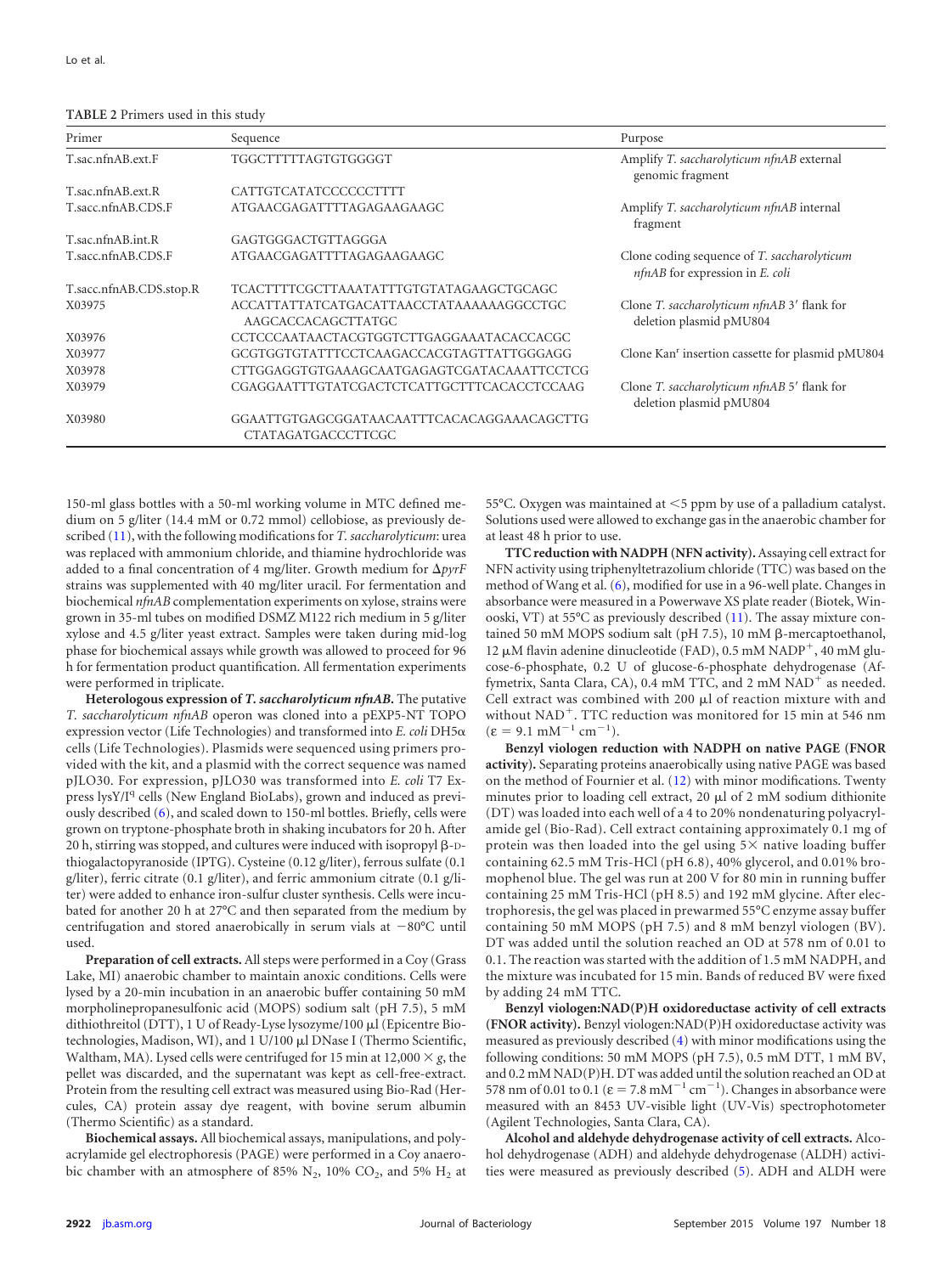

<span id="page-5-0"></span>**FIG 1** PCR confirmation of genetic manipulations of *nfnAB* in *T. saccharolyticum*. (A) Schematic for deletion of *nfnAB* in *T. saccharolyticum* strains. (B) Schematic for insertion of *nfnAB* under the control of the *xynA* promoter. (C) PCR analysis of *T. saccharolyticum* strains JW/SL-YS485 (WT), M0353 (*pta ack ldh <i>ApyrF*), and M1442 (*Apta Aack Aldh adhE<sup>G544D</sup>*) show the expected 3.1-kb external fragment length of *nfnAB*. Strains LL1144 (*AnfnAB*::Kan<sup>r</sup>), LL1145 (*pta ack ldh pyrF nfnAB*::Kanr , LL1220 (M1442 *nfnAB*::Kanr ), and LL1222 (LL1220 *xynA*::*nfnAB* Eryr ) with a disrupted *nfnAB* show a smaller 2.9-kb *nfnAB* locus fragment (left panel). The *xynA* locus of LL1222 compared with that of JW/SL-YS485 (WT) shows the successful integration of *nfnAB* under the control of the *xynA* promoter, which results in a reduction in fragment size from 4.7 kb to 4 kb (right panel). The DNA marker is a 1-kb ladder from New England BioLabs.

monitored by measuring NAD(P)H oxidation at 340 nm ( $\varepsilon = 6,220 \text{ M}^{-1}$ cm-1 ). For ADH measurements, the reaction mixture contained 100 mM Tris-HCl buffer (pH 7.0), 5  $\mu$ M FeSO<sub>4</sub>, 0.25 mM NAD(P)H, 18 mM acetaldehyde, and 1 mM DTT. For ALDH measurements, the reaction mixture contained 100 mM Tris-HCl buffer (pH 7.0), 5  $\mu$ M FeSO<sub>4</sub>, 0.25 mM NAD(P)H, 1.25 mM acetyl-CoA, 1 mM DTT, and 2 mM 2,3-dimethoxy-5-methyl-*p*-benzoquinone.

**Glucose-6-phosphate dehydrogenase and isocitrate dehydrogenase activity of cell extracts.** Glucose-6-phosphate dehydrogenase [\(13\)](#page-10-14) and isocitrate dehydrogenase [\(14\)](#page-10-15) activities were measured as previously described following the reduction of  $NADP<sup>+</sup>$  at 340 nm. For glucose-6phosphate dehydrogenase measurements, the reaction mixture contained 100 mM Tris-HCl buffer (pH 7.5), 2.5 mM MnCl<sub>2</sub>, 6 mM MgCl<sub>2</sub>, 2 mM glucose-6-phosphate, 1 mM DTT, and 1 mM NADP<sup>+</sup>. For isocitrate dehydrogenase activity, the reaction mixture contained 25 mM MOPS (pH 7.5), 5 mM MgCl<sub>2</sub>, 2.5 mM MnCl<sub>2</sub>, 100 mM NaCl, 1 mM DTT, 1 mM DL-isocitrate, and 1 mM NADP<sup>+</sup>.

**Analytical techniques.** Fermentation products in the liquid phase (cellobiose, xylose, ethanol, lactate, acetate, and formate) were measured using a Waters (Milford, MA) high-performance liquid chromatograph (HPLC) with an HPX-87H column as previously described  $(11)$ . H<sub>2</sub> was determined by measuring total pressure and the  $H<sub>2</sub>$  percentage in the headspace. The headspace gas pressure in bottles was measured using a digital pressure gauge (Ashcroft, Stratford, CT). The headspace  $H_2$  percentage was measured using a gas chromatograph (model 310; SRI Instruments, Torrance, CA) with a HayeSep D packed column using a thermal conductivity detector with nitrogen carrier gas. Pellet carbon and nitrogen, used as a measurement of cell mass [\(15\)](#page-10-16), were measured with a Shimadzu TOC-V CPH elemental analyzer with TNM-1 and ASI-V modules (Shimadzu Corp., Columbia, MD) as previously described [\(16\)](#page-10-17).

#### **RESULTS**

**Genetic manipulation of** *nfnAB***.** To determine the role of *nfnAB* in metabolism, *nfnAB* was deleted in the following *T. saccharolyticum* strains: wild-type (WT) JW/SL-YS485, M0353 [\(17\)](#page-10-10), and M1442 [\(18\)](#page-10-11). The resulting  $\Delta nfnAB::Kan<sup>r</sup>$  strains were LL1144, LL1145, and LL1220, respectively [\(Table 1\)](#page-3-0). M0353 and M1442 are strains that had previously been engineered for improved ethanol yield. In strain LL1220 (M1442 *nfnAB*), the *nfnAB* deletion was complemented with *nfnAB* under the control of the *xynA* promoter to generate strain LL1222. The *xynA* promoter allows *nfnAB* to be conditionally expressed in the presence of xylose [\(19\)](#page-10-18). Strategies for manipulation of *nfnAB* and PCR gels confirming *nfnAB* genetic modifications in *T. saccharolyticum* are shown in [Fig. 1.](#page-5-0)

**NAD**-**-stimulated TTC reduction with NADPH in cell extracts (NFN activity).** To confirm NFN activity and biochemical changes associated with *nfnAB* deletion, we measured NAD<sup>+</sup>stimulated reduction of TTC with NADPH in cell extracts of *T. saccharolyticum* [\(Table 3\)](#page-6-0). Increased TTC reduction in the pres-ence of NAD<sup>+</sup> is characteristic of NFN activity [\(6\)](#page-10-5). Cell extracts of *T. saccharolyticum* strain JW/SL-YS485 (wild type for *nfnAB*) showed NAD<sup>+</sup>-stimulated reduction of TTC with NADPH,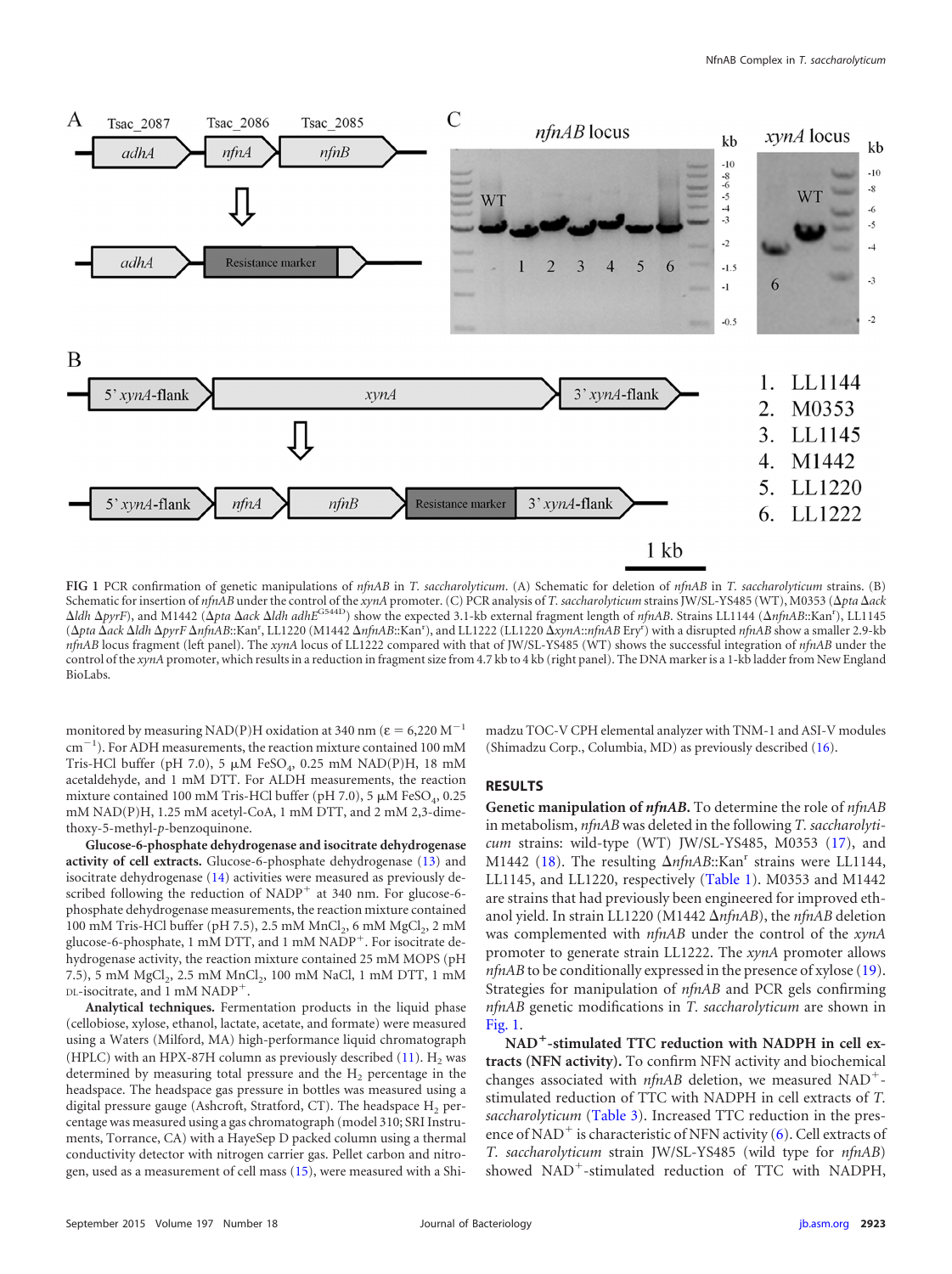|                               | $NADPH \rightarrow TTC$           |                                                     |                    |  |
|-------------------------------|-----------------------------------|-----------------------------------------------------|--------------------|--|
| Strain                        | $NAD^+$<br>condition <sup>a</sup> | Sp act<br>$(\mu \text{mol/min/mg})$<br>$protein)^b$ | NfnAB activity     |  |
| JW/SL-YS485 (WT)              | $^+$                              | 0.34(0.10)<br>0.69(0.15)                            | 2-fold stimulation |  |
| LL1144 $(\Delta nfnAB::Kanr)$ | -<br>$^+$                         | 0.20(0.08)<br>0.13(0.10)                            | None               |  |

<span id="page-6-0"></span>**TABLE 3** Specific activities of NfnAB from *T*. *saccharolyticum*

 $a$ <sup>a</sup> The presence  $(+)$  and absence  $(-)$  of NAD<sup>+</sup> are indicated.

*<sup>b</sup>* Values in parentheses are standard deviations.

which disappeared in strain LL1144 (JW/SL-YS485 Δ*nfnAB*). This confirms that NFN activity is encoded by Tsac\_2085-Tsac\_2086.

**Alternative NADPH-generating reactions.** With the loss of NFN activity, a potential source of NADPH in *T. saccharolyticum*, we wondered how NADPH was generated for biosynthetic reactions. We tested for the presence of a functional oxidative pentose phosphate pathway in JW/SL-YS485 by assaying for glucose-6 phosphate dehydrogenase and found significant activity (0.35 U/mg protein). We also found significant NADPH-linked isocitrate dehydrogenase activity (0.67 U/mg protein), another NADPH-generating reaction.

**Native PAGE assay (FNOR activity).** Since cell extracts contain multiple redox-active enzymes, we explored ways to determine the NfnAB activity of specific proteins within the cell extract. Native PAGE has been used to assay hydrogenase activity with redox-sensitive viologen and TTC dyes [\(12\)](#page-10-13). We applied this principle to identify the presence of NfnAB, since the NfnAB complex from *C. kluyveri*was shown to strongly catalyze BV reduction with NADPH [\(6\)](#page-10-5). Cell extracts of *T. saccharolyticum* JW/SL-YS485 (wild type for *nfnAB*) and LL1144 (JW/SL-YS485 *nfnAB*) and of *E. coli* heterologously expressing *T. saccharolyticum nfnAB* were separated by PAGE in an anaerobic chamber. The PAGE gel was then incubated in prewarmed enzyme activity buffer containing NADPH and BV. Bands indicating BV reduction, consistent with the presence or absence of *nfnAB*, were identified in both the *T. saccharolyticum* and *E. coli nfnAB* expression strains [\(Fig. 2,](#page-6-1) arrow). The bands in the upper portion of the gel in *T. saccharolyticum* appeared before NADPH was added to the buffer and are suspected to be hydrogenases.

**Alcohol dehydrogenase, aldehyde dehydrogenase, and ferredoxin:NAD(P)H oxidoreductase (FNOR) activity of cell extracts.** Cell extracts were assayed for ADH, ALDH, and FNOR activity [\(Table 4\)](#page-7-0). The presence of *nfnAB* genes corresponds to high NADPH-linked BV activity in all tested strains, while deletion of *nfnAB* genes corresponds to low NADPH-linked BV activity  $(<0.07)$ , showing that *nfnAB* is responsible for most of the NADPH-linked BV reduction in *T. saccharolyticum*.

Interestingly, NADH-linked BV activity remained high in all strains regardless of whether *nfnAB* was present, suggesting that it is not the sole FNOR in *T. saccharolyticum*. ADH and ALDH activities were primarily NADH linked in strains JW/SL-YS485 (wild type for *nfnAB*), LL1144 (JW/SL-YS485 *nfnAB*), and M0353 (*pta ack ldh pyrF*) and almost exclusively NADH linked in LL1145 (M0353 ΔnfnAB). In contrast, M1442 (Δpta Δack Δldh  $adhE$ <sup>G544D</sup>) (where  $adhE$ <sup>G544D</sup> is the G-to-D change at position 544 encoded by *adhE*) and LL1220 (M1442 *nfnAB*) have primarily NADPH-linked ADH and ALDH activities.

**Fermentation products of deletion strains.** After biochemical characterization of activities from cell extracts, the effect of *nfnAB* deletions on fermentation product distribution was measured [\(Table 5\)](#page-7-1). Deletion of *nfnAB* in the wild-type strain (resulting in strain LL1144) had little effect on fermentation products, with the exception of  $H<sub>2</sub>$  (46% increase) and acetate (21% increase) and of cell mass (25% decrease), measured by pellet carbon and nitrogen. Deletion of *nfnAB* in the M0353 ( $\Delta pta \Delta ack \Delta ldh \Delta pyrF$ ) ethanologen strain (resulting in strain LL1145) had no substantial effect on fermentation products.

Deletion of *nfnAB* in the M1442 (Δ*pta* Δ*ack* Δ*ldh adhE*<sup>G544D</sup>) ethanologen strain (resulting in strain LL1220), however, gave different results. Ethanol yield, which had been about 80% of the theoretical value in M1442, was reduced to about 30% of theoretical in LL1220. H<sub>2</sub> production increased 10-fold, to near JW/SL-YS485 levels, and biomass, measured by pellet carbon and nitrogen, was reduced by about half. Succinate, which was not previously detected as a significant fermentation product, was present in the medium. Despite detection of this new fermentation product, carbon and electron recoveries were poor, resulting in a 50% recovery of each.

**Complementation of** *nfnAB* **in strain LL1220.** The role of *nfnAB* in ethanol production was further confirmed by a complementation experiment at the *xynA* locus. This locus had previously been used for xylose-inducible expression of genes [\(19\)](#page-10-18). The *xynA* gene was replaced with *nfnAB* under the control of the *xynA* promoter in strain LL1220 (M1442  $\Delta n f nAB$ ) to make strain LL1222 (LL1220  $\Delta$ *xynA*::*nfnAB* Ery<sup>r</sup>) [\(Fig. 1B\)](#page-5-0). We grew strains M1442, LL1220, and LL1222 in M122 medium with 5 g/liter xylose (both as a carbon source and to induce expression of *nfnAB*) and tested for ethanol formation and NADPH:BV reduction [\(Table 6\)](#page-8-0). We found significant NADPH:BV activity in M1442.



<span id="page-6-1"></span>**FIG 2** Native PAGE analysis for NfnAB activity. Cell extracts were run simultaneously on PAGE gels for 80 min and then incubated in an assay solution consisting of benzyl viologen (BV). NADPH was added to start the reaction. A band of BV reduction corresponding with NfnAB activity was then fixed in the gel with triphenyltetrazolium chloride, marked by the arrow. Lane 1, *T. saccharolyticum* cell extract of JW/SL-YS485; lane 2, *T. saccharolyticum* cell extract of LL1144; lane 3, *E. coli* cell extract with pJLO30 expressing *nfnAB*; lane 4, extract of *E. coli* with no plasmid. Relevant genotypes are indicated above the gels.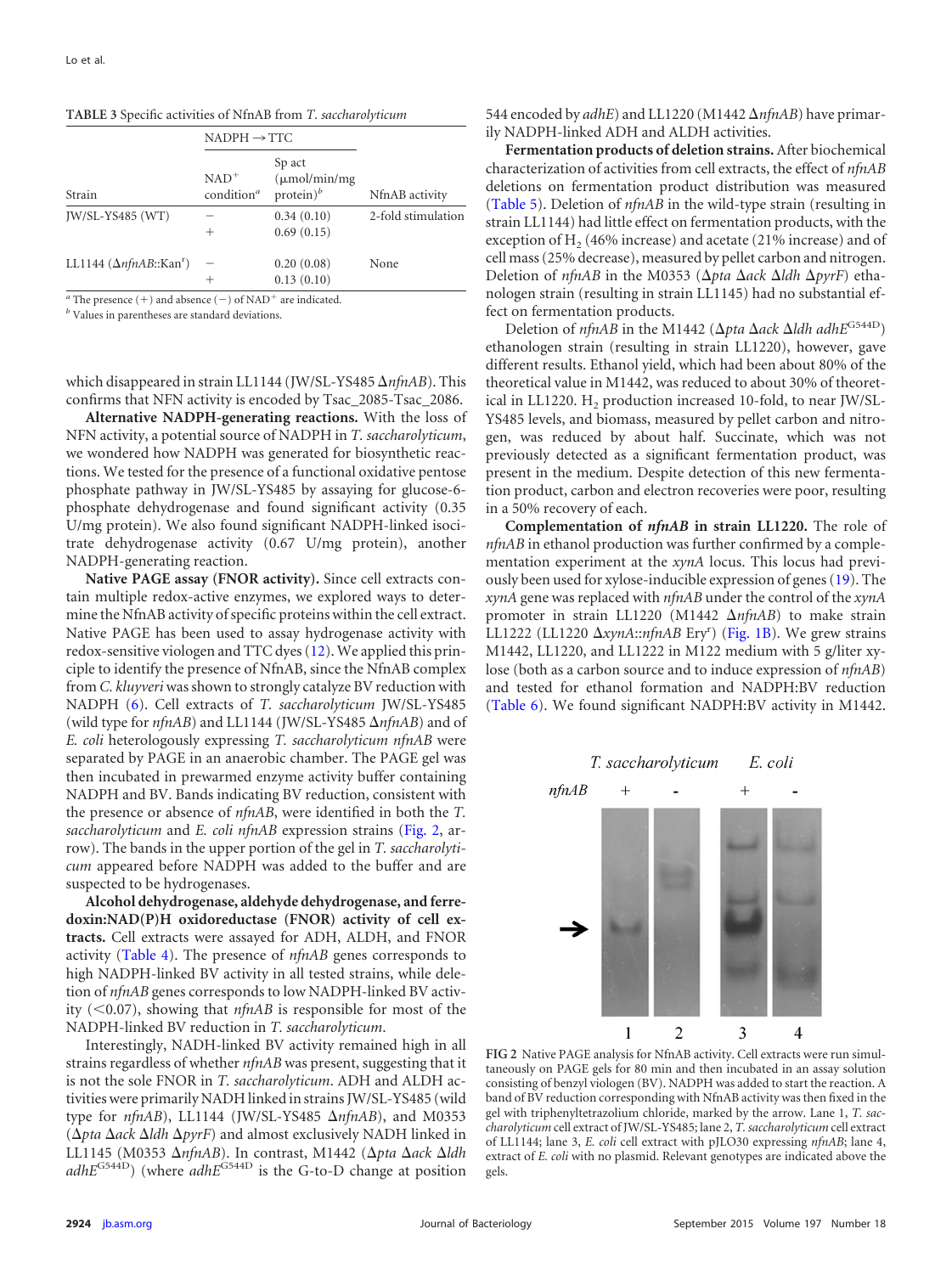| Enzyme               |                     | Activity <sup><i>a</i></sup> (U/mg protein) (SD) by strain |                                                                    |                                                      |                                                                                |                                                      |  |  |  |
|----------------------|---------------------|------------------------------------------------------------|--------------------------------------------------------------------|------------------------------------------------------|--------------------------------------------------------------------------------|------------------------------------------------------|--|--|--|
|                      | JW/SL-YS485<br>(WT) | LL1144<br>$(\Delta n f nAB)$                               | M0353 ( $\Delta pyrF$<br>$\Delta p$ ta $\Delta a$ ck $\Delta$ ldh) | LL1145 (M0353<br>$\Delta n$ fnAB::Kan <sup>r</sup> ) | M1442 ( $\Delta p$ ta $\Delta a$ ck<br>$\Delta$ ldh adh $E$ <sup>G544D</sup> ) | LL1220 (M1442<br>$\Delta n$ fnAB::Kan <sup>r</sup> ) |  |  |  |
| NADH-ADH             | 7.06(0.50)          | 7.05(1.73)                                                 | 0.47(0.11)                                                         | 12.40(0.85)                                          | 0.18(0.14)                                                                     | 0.00(0.02)                                           |  |  |  |
| NADPH-ADH            | 0.95(0.58)          | 0.19(0.02)                                                 | 0.42(0.05)                                                         | 0.00(0.02)                                           | 1.10(0.42)                                                                     | 0.42(0.10)                                           |  |  |  |
| NADH-ALDH            | 0.41(0.13)          | 0.33(0.11)                                                 | 1.32(0.31)                                                         | 0.21(0.03)                                           | 0.09(0.02)                                                                     | 0.00(0.16)                                           |  |  |  |
| NADPH-ALDH           | 0.05(0.04)          | 0.00(0.12)                                                 | 0.08(0.08)                                                         | 0.04(0.02)                                           | 0.50(0.05)                                                                     | 0.41(0.06)                                           |  |  |  |
| NADH-BV              | 0.33(0.05)          | 0.33(0.05)                                                 | 0.53(0.24)                                                         | 0.21(0.04)                                           | 0.20(0.03)                                                                     | 0.48(0.01)                                           |  |  |  |
| NADPH-BV             | 0.18(0.03)          | 0.04(0.03)                                                 | 0.48(0.28)                                                         | 0.04(0.01)                                           | 0.53(0.23)                                                                     | 0.06(0.01)                                           |  |  |  |
| $\sim$ $\sim$ $\sim$ |                     |                                                            |                                                                    |                                                      |                                                                                |                                                      |  |  |  |

<span id="page-7-0"></span>**TABLE 4** Alcohol/aldehyde/benzyl viologen NAD(P)H activities in cell extracts

*<sup>a</sup>* Values are averages from triplicate experiments.

Deletion of *nfnAB* eliminated most of the NADPH:BV activity (strain LL1220). Expression of *nfnAB* with the *xynA* promoter restored NADPH:BV activity (strain LL1222) although only to about half of the wild-type level.

Next, we looked at the ethanol formation of M1442, LL1220, and LL1222. We found that both M1442 and LL1222 had high yields of ethanol from consumed xylose (109% and 69%, respectively), while LL1220 had a much lower yield of ethanol (19%), suggesting that *nfnAB* was important to ethanol formation in M1442. Xylose consumption was impacted in both mutant strains LL1220 and LL1222 as the strains were unable to consume the provided xylose within 96 h although strain LL1222 consumed more xylose than strain LL1220.

#### **DISCUSSION**

In this work, we set out to understand the physiological role of *nfnAB* in *T. saccharolyticum* and several mutants engineered for increased ethanol production. In the wild-type strain, we were able to show NAD<sup>+</sup>-stimulated TTC reduction with NADPH, a reaction indicative of its function as a bifurcating enzyme. We demonstrated a new assay for detecting the NfnAB complex using a native-PAGE-based assay, which we confirmed by deletion in *T. saccharolyticum* and heterologous expression in *E. coli*, thus linking the coding region annotated as Tsac\_2085-Tsac\_2086 with this activity. Furthermore, this activity is necessary for high-yield ethanol production in one ethanologen strain of *T. saccharolyticum* (M1442) but not in another similar strain (M0353).

What causes the different responses to loss of *nfnAB* in the

different strains of *T. saccharolyticum* engineered for ethanol formation? A possible answer is that one strain uses primarily NADPH for ethanol production, while the other uses primarily NADH. We think that strain M1442 uses the NADPH-linked pathway, based on enzyme assay data from [Table 4.](#page-7-0) We also think that a previously described *T. saccharolyticum* ethanologen strain, ALK2, also uses this pathway. In strain ALK2, an NADPH preference was seen for ADH, ALDH, and BV reductase activities in cell extract [\(3\)](#page-10-2). Unfortunately, genetic manipulation of *nfnAB*was impossible in ALK2, as ALK2 already has the Kan and Erm resistance markers, which are the only two antibiotic resistance genes available for *T. saccharolyticum*. Both ALK2 and M1442 contain mutations in *adhE* that have been shown to change the cofactor specificity of AdhE from primarily NADH linked to NADPH linked [\(20\)](#page-10-19).

In contrast, the wild-type, LL1144, and LL1145 strains appear to use the NADH-linked ethanol production pathway. These strains use NADH for ADH, ALDH, and BV reductase activities in cell extracts [\(Table 4\)](#page-7-0). Furthermore, none of these strains have mutations in their *adhE* genes. Based on enzyme assay data, strain M0353 may be able to use both the NADH- and NADPH-linked ethanol production pathways. NfnAB appears to function in a primarily biosynthetic role in the wild-type strain as the  $\Delta n f nAB$ LL1144 strain had less biomass than its wild-type parent. This is despite LL1144 having more acetate/ATP formation (acetate production results in ATP formation [\[4\]](#page-10-3)).

Why does strain LL1220 (M1442  $\Delta nfnAB$ ) have trouble growing and making ethanol? Since NADPH is the main cofactor used

<span id="page-7-1"></span>**TABLE 5** Fermentation products of *T. saccharolyticum*

|                                                                                                                                                                      | Yield (mmol) of $\cdot$ : |  |                                                                                                                                   |         |                |         |           | Calculated<br><b>CDW</b> | O/R               |          |                    |
|----------------------------------------------------------------------------------------------------------------------------------------------------------------------|---------------------------|--|-----------------------------------------------------------------------------------------------------------------------------------|---------|----------------|---------|-----------|--------------------------|-------------------|----------|--------------------|
| Strain                                                                                                                                                               | Cellobiose Lactate        |  | Ethanol                                                                                                                           | Acetate | H <sub>2</sub> | Formate | Succinate | Pellet C                 | Pellet N          | $(mg)^b$ | index <sup>c</sup> |
| $IW/SL-YS485$ (WT)                                                                                                                                                   |                           |  | $0.02(0.04)$ $0.14(0.03)$ $1.26(0.02)$ [44] $0.76(0.05)$ $1.84(0.19)$ $0.02(0.02)$ $0.00(0.00)$ $1.01(0.03)$ $0.26(0.04)$ $28.12$ |         |                |         |           |                          |                   |          | 0.9                |
| LL1144 $(\Delta n f nAB)$                                                                                                                                            |                           |  | $0.00(0.00)$ $0.07(0.03)$ $1.31(0.09)$ [45] $0.92(0.06)$ $2.69(0.09)$ $0.04(0.03)$ $0.00(0.00)$ $0.76(0.14)$ $0.19(0.03)$ $21.16$ |         |                |         |           |                          |                   |          |                    |
| M0353 (ΔργrF Δρta 0.00 (0.00) 0.02 (0.00) 2.19 (0.38) [76] 0.05 (0.02) 0.30 (0.18) 0.27 (0.02) 0.00 (0.00) 0.80 (0.24) 0.20 (0.06) 22.27<br>$\Delta ack \Delta l dh$ |                           |  |                                                                                                                                   |         |                |         |           |                          |                   |          | 0.9                |
| LL1145 (M0353<br>$\Delta n$ fnAB::Kan <sup>r</sup> )                                                                                                                 |                           |  | $0.00(0.00)$ $0.03(0.01)$ $2.41(0.11)$ [83] $0.06(0.06)$ $0.34(0.17)$ $0.24(0.05)$ $0.00(0.00)$ $0.76(0.24)$ $0.20(0.06)$ $21.16$ |         |                |         |           |                          |                   |          |                    |
| M1442 ( $\Delta p$ ta $\Delta a$ ck<br>$\Delta$ ldh adh $E$ <sup>G544D</sup> )                                                                                       |                           |  | $0.00(0.00)$ $0.00(0.00)$ $2.43(0.13)$ [84] $0.07(0.03)$ $0.16(0.00)$ $0.21(0.01)$ $0.00(0.00)$ $0.74(0.07)$ $0.25(0.05)$ $20.6$  |         |                |         |           |                          |                   |          |                    |
| LL1220 (M1442)<br>$\Delta n$ fnAB::Kan <sup>r</sup> )                                                                                                                |                           |  | $0.05(0.01)$ $0.00(0.00)$ $0.76(0.05)$ [28] $0.02(0.00)$ $1.60(0.00)$ $0.26(0.01)$ $0.09(0.01)$ $0.32(0.02)$                      |         |                |         |           |                          | $0.09(0.01)$ 8.91 |          | 0.5                |

*<sup>a</sup>* For quantification of fermentation products, strains were used at a working volume of 50 ml on 0.72 mmol cellobiose. Values are averages from triplicate experiments, and standard deviations are given in parentheses. For ethanol yield, the percentage relative to the theoretical yield is given in brackets.

 $<sup>b</sup>$  CDW, cell dry weight calculated from pellet carbon  $(5, 15)$  $(5, 15)$  $(5, 15)$ .</sup>

*<sup>c</sup>* O/R, oxidation/reduction.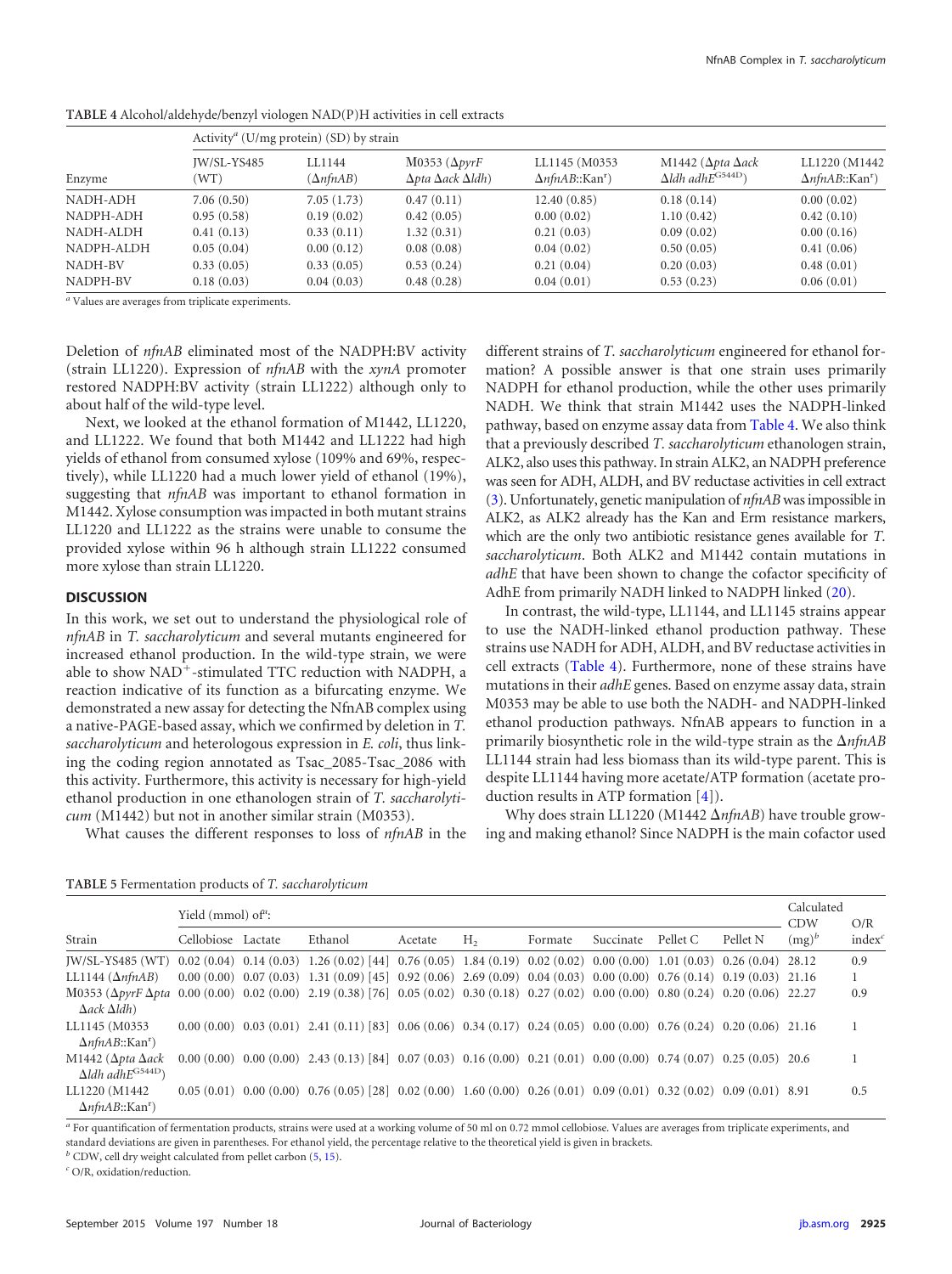<span id="page-8-0"></span>**TABLE 6** Ethanol formation and NADPH:BV reduction in *T. saccharolyticuma*

| Strain                                                                      | Xylose consumed<br>(mmol) | Ethanol<br>(mmol) | Ethanol yield from<br>consumed xylose (%) | NADPH-BV activity<br>(U/mg cell extract) |
|-----------------------------------------------------------------------------|---------------------------|-------------------|-------------------------------------------|------------------------------------------|
| M1442 ( $\Delta p$ ta $\Delta a$ ck $\Delta$ ldh adh $E$ <sup>G544D</sup> ) | 1.17(0.00)                | 2.12(0.05)        | 109                                       | 0.41(0.07)                               |
| LL1220 (M1442 $\Delta n$ fnAB::Kan <sup>r</sup> )                           | 0.48(0.23)                | 0.15(0.10)        | 19                                        | 0.05(0.01)                               |
| LL1222 (LL11220 xynA::nfnAB-Erm <sup>r</sup> )                              | 0.81(0.04)                | 0.93(0.35)        | 69                                        | 0.18(0.05)                               |

*<sup>a</sup>* Strains were used at a working volume of 35 ml on 1.17 mmol (5 g/liter) xylose. Values are averages from triplicate experiments, and standard deviations are given in parentheses.

for ethanol production in the M1442 lineage, without *nfnAB*, the LL1220 strain may have trouble balancing electron metabolism, in particular NAD(P)H cofactors and ferredoxin reoxidation. As NFN activity oxidizes NADH and ferredoxin and reduces  $NADP<sup>+</sup>$ , it sits at a central junction in electron metabolism. In strain LL1220, loss of ferredoxin oxidation by the NfnAB complex seems to cause significant  $H_2$  formation. Significant  $H_2$  formation from reduced ferredoxin is incompatible with high ethanol yield (reactions 1 and 2) [\(21\)](#page-10-20) and suggests that electron metabolism is imbalanced in this strain. High  $H_2$  formation, presumably from reduced ferredoxin [\(10\)](#page-10-9), also implies significant acetyl-CoA formation through pyruvate:ferredoxin oxidoreductase (PFOR) and may point to the source of missing fermentation products. Succinate was detected as a fermentation product in this strain, suggestive of functional tricarboxylic acid (TCA) cycle enzymes that may play a role in metabolism in this strain. However, carbon and electron recoveries were poor in this strain, and their definitive fate remains a mystery.

Although mutations in *adhE* have been shown to produce NADPH-linked ADH activity [\(20,](#page-10-19) [22,](#page-10-21) [23\)](#page-10-22), another possible source of NADPH-linked ADH activity is the *adhA* gene, Tsac\_2087. It has been shown that in a *T. saccharolyticum adhE* deletion strain, there were still significant levels of NADPH-linked ADH activity, suggesting that there may be other functional NADPH-linked alcohol dehydrogenases [\(5\)](#page-10-4). Interestingly, this predicted NADPHlinked alcohol dehydrogenase, *adhA*, is located directly upstream of *nfnAB* [\(Fig. 1A\)](#page-5-0). There is evidence that *adhA* is expressed at very high levels, at least in wild-type *T. saccharolyticum*. A transcriptomic study of this strain found *adhA* to be consistently among the highest 50 genes expressed  $(24)$ . The close proximity of these genes suggests a shared biological function and perhaps coregulation. This gene configuration is shared among the closely related *Thermoanaerobacter* and *Thermoanaerobacterium* species [\(25\)](#page-10-24) previously investigated for ethanol formation, for example, *Thermoanaerobacter mathranii*, *Thermoanaerobacter pseudethanolicus*,

and *Thermoanaerobacter brockii* [\(Table 7\)](#page-8-1). Many of these bacteria have demonstrated high ethanol yields [\(13,](#page-10-14) [26,](#page-10-25) [27\)](#page-10-26). Interestingly, many *Thermoanaerobacter* species also carry a predicted *adhB* gene nearby as well, which encodes a Zn-dependent bifunctional alcohol/aldehyde dehydrogenase that uses NADPH instead of NADH as a cofactor [\(28](#page-10-27)[–](#page-10-28)[30\)](#page-10-29) and is believed to be important for ethanol formation in *T. pseudethanolicus* [\(28,](#page-10-27) [31\)](#page-10-30). In a proteomic study of *T. pseudethanolicus*, the products of *nfnAB*, *adhA*, and *adhB* were among the top 50 proteins detected [\(32\)](#page-11-0). In this study, these proteins were significantly downregulated in response to furan aldehyde addition and coincided with reduced ethanol yields, which may be due partially to downregulation of these proteins.

There is previous evidence for NADPH as the primary cofactor utilized for ethanol formation. In a *T. pseudethanolicus* strain engineered for ethanol tolerance, it was noted that NADH-linked ADH, ALDH, and FNOR activities were lost, while NADPHlinked activities remained [\(33\)](#page-11-1). While this strain produced less ethanol than the parent strain, the ethanol-tolerant strain still produced high yields of ethanol [\(34\)](#page-11-2). Additionally, it was shown that *T. brockii* had mostly NADPH-linked ADH activity [\(13\)](#page-10-14). A metaanalysis of metabolic pathways in select fermentative microorganisms noted that all major ethanol formers included *adhE* except one [\(21\)](#page-10-20). The exception was *Caldanaerobacter subterraneus*subsp. *tengcongensis* (formerly *Thermoanaerobacter tengcongensis* MB4), which the authors noted encoded only alcohol dehydrogenases and lacked aldehyde dehydrogenases yet was reported to produce significant amounts of ethanol. The locus containing *nfnAB* and predicted aldehyde and alcohol dehydrogenases may explain ethanol formation in *C. subterraneus* subsp. *tengcongensis*. One of the alcohol dehydrogenase genes, TTE0695, is a predicted *adhB* gene, which shares high similarity (95% identity) to *adhB* from *T. mathranii* and *T. pseudethanolicus*. AdhB can catalyze the NADPH-dependent conversion of acetyl-CoA to ethanol (reaction 3) [\(28\)](#page-10-27) and could be the source of ethanol formation in *C. subterraneus* subsp. *tengcongensis*. Both the ALDH and ADH reac-

<span id="page-8-1"></span>**TABLE 7** Comparison of selected genes encoding NfnAB and various alcohol dehydrogenases

|                                                       | Homolog $(\%$ identity) <sup><i>a</i></sup> of: |                   |                   |                   |                   |  |  |
|-------------------------------------------------------|-------------------------------------------------|-------------------|-------------------|-------------------|-------------------|--|--|
| Organism                                              | adhE                                            | adhB              | adhA              | nfnA              | nfnB              |  |  |
| Thermoanaerobacterium saccharolyticum                 | Tsac $0416(100)$                                | NF                | Tsac 2087 (100)   | Tsac 2086 (100)   | Tsac 2085 (100)   |  |  |
| Thermoanaerobacterium thermosaccharolyticum           | Tthe 2646 (97)                                  | NF                | Tthe 1156 (93)    | Tthe 1157 (91)    | Tthe 1158 (91)    |  |  |
| Thermoanaerobacter pseudethanolicus 39E               | Teth39 0206 (86)                                | Teth39 0218 (100) | Teth39 0220 (86)  | Teth39 0217 (64)  | Teth39 0216 (73)  |  |  |
| Thermoanaerobacterium sp. strain X514                 | Teth514 0627 (86)                               | Teth514 0653 (98) | Teth514 0654 (88) | Teth514 0652 (65) | Teth514 0651 (73) |  |  |
| Thermoanaerobacter mathranii                          | Tmath 2110 (85)                                 | Tmath 2094 (97)   | Tmath 2093 (86)   | Tmath 2095 (64)   | Tmath 2096 (73)   |  |  |
| Thermoanaerobacter brockii                            | Thebr 0212 (86)                                 | Thebr 0224 (100)  | Thebr 0226 (86)   | Thebr 0223 (64)   | Thebr 0222 (73)   |  |  |
| Caldanaerobacter subterraneus subsp.<br>tengcongensis | NF                                              | TTE0695 (98)      | TTE0696 (86)      | TTE0694 (64)      | TTE0693 (72)      |  |  |
| Thermoanaerobacter kivui                              | NF                                              | TKV c22260 (97)   | NF                | TKV c22270 (64)   | TKV c22280 (73)   |  |  |

*<sup>a</sup>* Percent amino acid identity for the encoded protein was determined relative to the *T. saccharolyticum* reference for all genes except *adhB*, for which the reference was *T. pseudethanolicus* 39E. NF, not found.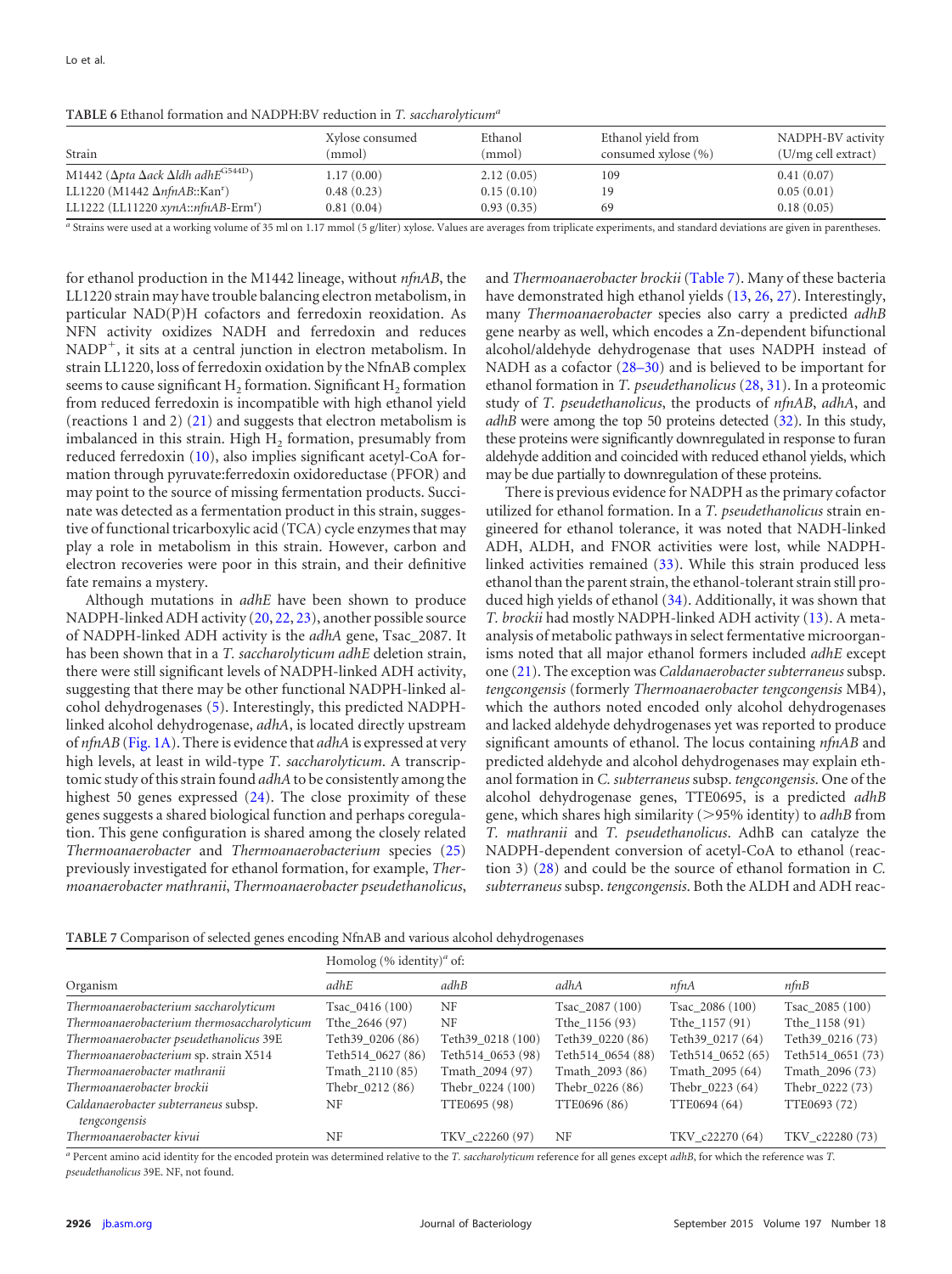

<span id="page-9-0"></span>**FIG 3** Proposed electron-based models for stoichiometric ethanol production in *T. saccharolyticum* based on NADPH and NADH. (A) NADPH-based ethanol formation relies on the electron transfer from NADH (generated from glyceraldehyde-3-phosphate dehydrogenase) and reduced ferredoxin to 2 NADP<sup>+</sup>, catalyzed by the NfnAB complex. The 2 NADPH molecules are then consumed by NADPH-dependent aldehyde and alcohol dehydrogenase activity. (B) NADH-based ethanol formation relies on a yet uncharacterized ferredoxin:NAD<sup>+</sup> oxidoreductase (NADH-FNOR) to transfer electrons from reduced ferredoxin to NAD<sup>+</sup>. The NADH generated by glyceraldehyde-3-phosphate dehydrogenase and NADH-FNOR is then consumed by NADH-dependent aldehyde and alcohol dehydrogenase activity. Red arrows indicate that cofactor is reduced, while blue arrows indicate that cofactor is oxidized. Pfor, pyruvate:ferredoxin oxidoreductase; ALDH, aldehyde dehydrogenase; ADH, alcohol dehydrogenase; FNOR, ferredoxin:NADH oxidoreductase; Fd, ferredoxin.

tions in *C. subterraneus* subsp. *tengcongensis* were shown to be NADPH linked [\(35\)](#page-11-3) and could possibly be catalyzed by AdhB and/or AdhA.

How does *T. saccharolyticum* make ethanol at high yield? If pyruvate:ferredoxin oxidoreductase (PFOR) is the enzyme responsible for pyruvate oxidation as believed [\(4\)](#page-10-3), then there must be electron transfer from reduced ferredoxin to  $NAD(P)^+$ . We have shown that the NfnAB complex can play a role in that electron transfer. However, it appears that there may be other unidentified FNOR-like enzymes responsible for the transfer of electrons from reduced ferredoxin to  $NAD^+$ . NfnAB does not strongly reduce benzyl viologen with NADH [\(6\)](#page-10-5), yet substantial NADH:BV reductase activities were previously seen in cell extracts [\(3,](#page-10-2) [4\)](#page-10-3). Indeed, in cell extracts lacking *nfnAB*, we measured high levels of NADH:BV reductase activity, suggesting that there may be other enzymes with FNOR activity. Thus, we propose two different mechanisms for stoichiometric yield of ethanol in *T. saccharolyticum*, one based on NADPH and NfnAB and the other based on NADH and a yet undescribed NADH-FNOR [\(Fig. 3\)](#page-9-0). This undescribed NADH-FNOR activity could be provided by the Rnf complex [\(7\)](#page-10-6), but we could not identify genes corresponding to known Rnf complexes. Much is still unknown about the enzymes involved in the metabolism of anaerobic thermophiles, especially in the context of their importance in end product formation.

We also demonstrated the presence of two other NADPHgenerating reactions, glucose-6-phosphate dehydrogenase and  $NADP<sup>+</sup>$ -linked isocitrate dehydrogenase, which are possibly indicative of an oxidative pentose phosphate pathway and a tricarboxylic acid cycle, respectively. It was previously shown by  $^{13}$ C labeling in *Thermoanaerobacter* that utilization of the oxidative pentose phosphate pathway varied by both species and the sugar

utilized [\(36\)](#page-11-4). In this study, *Thermoanaerobacter* sp. strain X514 was shown to have minimal flux through the oxidative pentose phosphate pathway, and it was proposed that Teth514\_0652 provided NADPH for biosynthesis, which has a high degree of identity to NfnA from *T. saccharolyticum* [\(Table 7\)](#page-8-1). A bifurcated TCA cycle has been previously demonstrated in *Clostridium acetobutylicum* as having a role in biosynthetic reactions [\(37\)](#page-11-5), and this feature may be present in *T. saccharolyticum* as well. These reactions may be responsible for the limited ethanol production observed when *nfnAB* was deleted from strain M1442, although additional work will be necessary for definitive confirmation.

In conclusion, we report the first published deletion of *nfnAB* and characterize its role in *T. saccharolyticum* metabolism. We describe a new native-gel-based assay for detection of NfnAB. We describe biochemical and fermentation product changes resulting from the genetic manipulation of *nfnAB* and show that *nfnAB* is important for ethanol formation at high yield in strain M1442. While NfnAB can be important for ethanol formation, we find that it is not always essential, and we provide evidence of a different NADH-linked (instead of NADPH-linked) ethanol production pathway in strain LL1145, which involves an NADH-linked FNOR (which has not yet been linked to a specific gene). Finally, we show that glucose-6-phosphate dehydrogenase and isocitrate dehydrogenase are other potential sources of NADPH generation. Although *T. saccharolyticum* was successfully engineered for high ethanol formation by inactivating acetate and lactate production, the identity, function, and interaction of enzymes involved in ethanol formation are poorly understood. NfnAB is believed to be distributed among a wide variety of microbes with diverse energy metabolisms, but its function and importance in these microbes remain largely unknown [\(6,](#page-10-5) [7\)](#page-10-6). Elucidating these pathways is an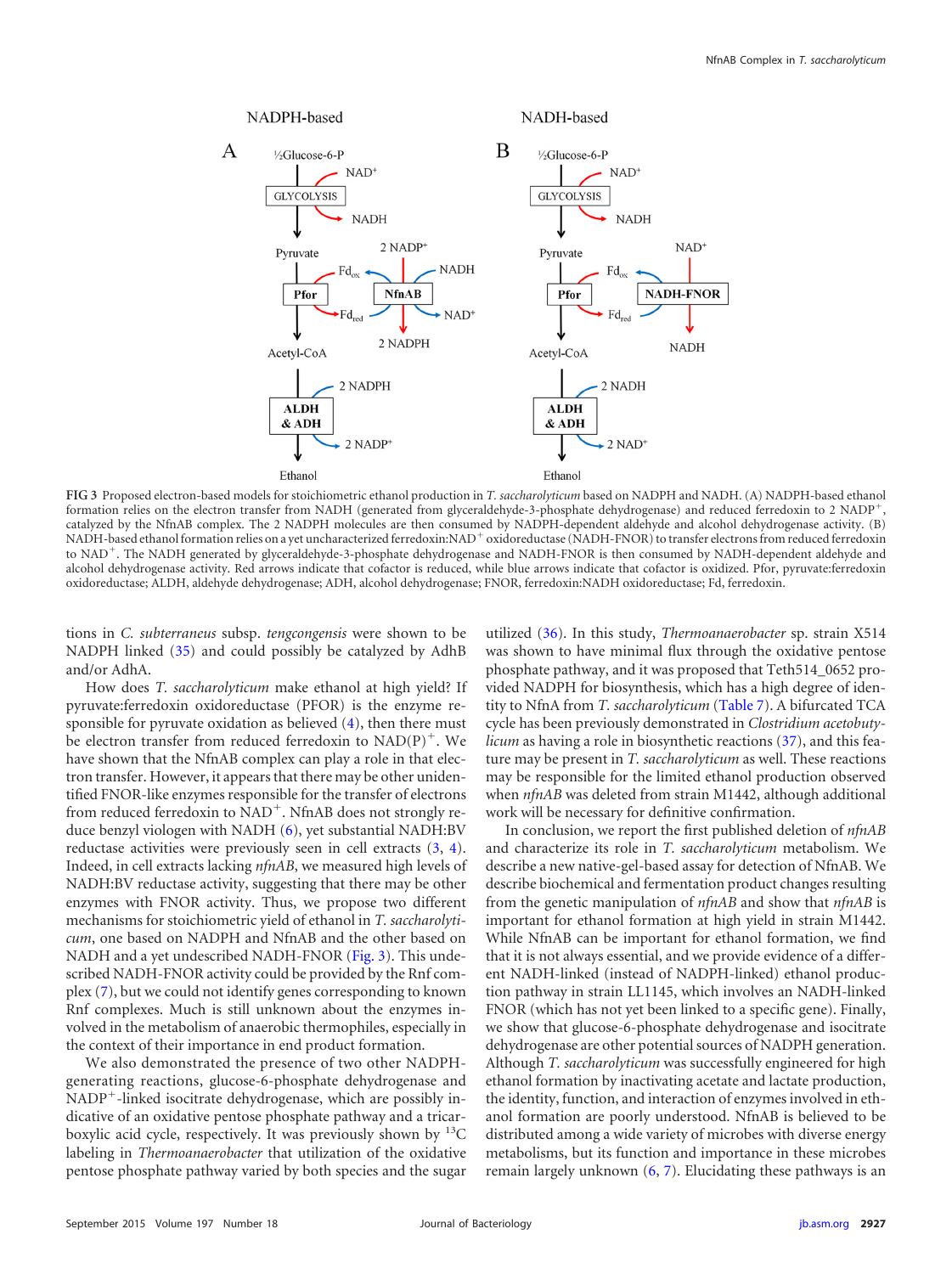important part in understanding the metabolism and physiology of anaerobic microorganisms.

#### **ACKNOWLEDGMENTS**

The BioEnergy Science Center is a U.S. Department of Energy (DOE) Bioenergy Research Center supported by the Office of Biological and Environmental Research in the DOE Office of Science. This paper was authored by Dartmouth College under subcontract number 4000115284 and contract number DE-AC05-00OR22725 with the U.S. Department of Energy.

We thank the Mascoma Corporation for *T. saccharolyticum* strains. We thank Hans van Dijken for useful comments.

#### <span id="page-10-0"></span>**REFERENCES**

- 1. **Wyman CE.** 2007. What is (and is not) vital to advancing cellulosic ethanol. Trends Biotechnol **25:**153–157. [http://dx.doi.org/10.1016/j.tibtech](http://dx.doi.org/10.1016/j.tibtech.2007.02.009) [.2007.02.009.](http://dx.doi.org/10.1016/j.tibtech.2007.02.009)
- <span id="page-10-1"></span>2. **Olson DG, McBride JE, Shaw AJ, Lynd LR.** 2012. Recent progress in consolidated bioprocessing. Curr Opin Biotechnol **23:**396 –405. [http://dx](http://dx.doi.org/10.1016/j.copbio.2011.11.026) [.doi.org/10.1016/j.copbio.2011.11.026.](http://dx.doi.org/10.1016/j.copbio.2011.11.026)
- <span id="page-10-2"></span>3. **Shaw AJ, Podkaminer KK, Desai SG, Bardsley JS, Rogers SR, Thorne PG, Hogsett DA, Lynd LR.** 2008. Metabolic engineering of a thermophilic bacterium to produce ethanol at high yield. Proc Natl Acad Sci USA **105:**13769 –13774. [http://dx.doi.org/10.1073/pnas.0801266105.](http://dx.doi.org/10.1073/pnas.0801266105)
- <span id="page-10-3"></span>4. **Shaw JA, Jenney FE, Jr, Adams MWW, Lynd LR.** 2008. End-product pathways in the xylose fermenting bacterium, *Thermoanaerobacterium saccharolyticum*. Enzyme Microb Technol **42:**453–458. [http://dx.doi.org](http://dx.doi.org/10.1016/j.enzmictec.2008.01.005) [/10.1016/j.enzmictec.2008.01.005.](http://dx.doi.org/10.1016/j.enzmictec.2008.01.005)
- <span id="page-10-4"></span>5. **Lo J, Zheng T, Hon S, Olson DG, Lynd LR.** 2015. The bifunctional alcohol and aldehyde dehydrogenase gene, *adhE*, is necessary for ethanol production in *Clostridium thermocellum* and *Thermoanaerobacterium saccharolyticum*. J Bacteriol **197:**1386 –1393. [http://dx.doi.org/10.1128/JB](http://dx.doi.org/10.1128/JB.02450-14) [.02450-14.](http://dx.doi.org/10.1128/JB.02450-14)
- <span id="page-10-5"></span>6. Wang S, Huang H, Moll J, Thauer RK. 2010. NADP<sup>+</sup> reduction with reduced ferredoxin and NADP<sup>+</sup> reduction with NADH are coupled via an electron-bifurcating enzyme complex in *Clostridium kluyveri*. J Bacteriol **192:**5115–5123. [http://dx.doi.org/10.1128/JB.00612-10.](http://dx.doi.org/10.1128/JB.00612-10)
- <span id="page-10-6"></span>7. **Buckel W, Thauer RK.** 2013. Energy conservation via electron bifurcating ferredoxin reduction and proton/ $\breve{N}a^+$  translocating ferredoxin oxidation. Biochim Biophys Acta **1827:**94 –113. [http://dx.doi.org/10.1016/j.bbabio](http://dx.doi.org/10.1016/j.bbabio.2012.07.002) [.2012.07.002.](http://dx.doi.org/10.1016/j.bbabio.2012.07.002)
- <span id="page-10-7"></span>8. **Tripathi SA, Olson DG, Argyros DA, Miller BB, Barrett TF, Murphy DM, McCool JD, Warner AK, Rajgarhia VB, Lynd LR, Hogsett DA, Caiazza NC.** 2010. Development of *pyrF*-based genetic system for targeted gene deletion in *Clostridium thermocellum* and creation of a *pta* mutant. Appl Environ Microbiol **76:**6591–6599. [http://dx.doi.org/10](http://dx.doi.org/10.1128/AEM.01484-10) [.1128/AEM.01484-10.](http://dx.doi.org/10.1128/AEM.01484-10)
- <span id="page-10-8"></span>9. **Shanks RMQ, Caiazza NC, Hinsa SM, Toutain CM, O'Toole GA.** 2006. *Saccharomyces cerevisiae*-based molecular tool kit for manipulation of genes from gram-negative bacteria. Appl Environ Microbiol **72:**5027– 5036. [http://dx.doi.org/10.1128/AEM.00682-06.](http://dx.doi.org/10.1128/AEM.00682-06)
- <span id="page-10-9"></span>10. **Shaw AJ, Hogsett DA, Lynd LR.** 2009. Identification of the [FeFe] hydrogenase responsible for hydrogen generation in *Thermoanaerobacterium saccharolyticum* and demonstration of increased ethanol yield via hydrogenase knockout. J Bacteriol **191:**6457–6464. [http://dx.doi.org/10](http://dx.doi.org/10.1128/JB.00497-09) [.1128/JB.00497-09.](http://dx.doi.org/10.1128/JB.00497-09)
- <span id="page-10-12"></span>11. **Zhou J, Olson DG, Argyros DA, Deng Y, van Gulik WM, van Dijken JP, Lynd LR.** 2013. Atypical glycolysis in *Clostridium thermocellum*. Appl Environ Microbiol **79:**3000 –3008. [http://dx.doi.org/10.1128](http://dx.doi.org/10.1128/AEM.04037-12) [/AEM.04037-12.](http://dx.doi.org/10.1128/AEM.04037-12)
- <span id="page-10-13"></span>12. **Fournier M, Dermoun Z, Durand M-C, Dolla A.** 2004. A new function of the *Desulfovibrio vulgaris* Hildenborough [Fe] hydrogenase in the protection against oxidative stress. J Biol Chem **279:**1787–1793. [http://dx.doi](http://dx.doi.org/10.1074/jbc.M307965200) [.org/10.1074/jbc.M307965200.](http://dx.doi.org/10.1074/jbc.M307965200)
- <span id="page-10-14"></span>13. **Lamed R, Zeikus JG.** 1980. Ethanol production by thermophilic bacteria: relationship between fermentation product yields of and catabolic enzyme activities in *Clostridium thermocellum* and *Thermoanaerobium brockii*. J Bacteriol **144:**569 –578.
- <span id="page-10-15"></span>14. **Thorsness PE, Koshland DE.** 1987. Inactivation of isocitrate dehydrogenase by phosphorylation is mediated by the negative charge of the phosphate. J Biol Chem **262:**10422–10425.
- <span id="page-10-16"></span>15. **Holwerda EK, Ellis LD, Lynd LR.** 2013. Development and evaluation of methods to infer biosynthesis and substrate consumption in cultures of cellulolytic microorganisms. Biotechnol Bioeng **110:**2380 –2388. [http://dx](http://dx.doi.org/10.1002/bit.24915) [.doi.org/10.1002/bit.24915.](http://dx.doi.org/10.1002/bit.24915)
- <span id="page-10-17"></span>16. **van der Veen D, Lo J, Brown SD, Johnson CM, Tschaplinski TJ, Martin M, Engle NL, van den Berg RA, Argyros AD, Caiazza NC, Guss AM, Lynd LR.** 2013. Characterization of *Clostridium thermocellum* strains with disrupted fermentation end-product pathways. J Ind Microbiol Biotechnol **40:**725–734. [http://dx.doi.org/10.1007/s10295-013-1275-5.](http://dx.doi.org/10.1007/s10295-013-1275-5)
- <span id="page-10-10"></span>17. **Shaw AJ, Covalla SF, Hogsett D, Herring CD.** 2011. Marker removal system for *Thermoanaerobacterium saccharolyticum* and development of a markerless ethanologen. Appl Environ Microbiol **77:**2534 –2536. [http:](http://dx.doi.org/10.1128/AEM.01731-10) [//dx.doi.org/10.1128/AEM.01731-10.](http://dx.doi.org/10.1128/AEM.01731-10)
- <span id="page-10-11"></span>18. **Lee JM, Venditti RA, Jameel H, Kenealy WR.** 2011. Detoxification of woody hydrolyzates with activated carbon for bioconversion to ethanol by the thermophilic anaerobic bacterium *Thermoanaerobacterium saccharolyticum*. Biomass Bioenergy **35:**626 –636. [http://dx.doi.org/10.1016/j](http://dx.doi.org/10.1016/j.biombioe.2010.10.021) [.biombioe.2010.10.021.](http://dx.doi.org/10.1016/j.biombioe.2010.10.021)
- <span id="page-10-18"></span>19. **Currie DH, Herring CD, Guss AM, Olson DG, Hogsett DA, Lynd LR.** 2013. Functional heterologous expression of an engineered full-length CipA from *Clostridium thermocellum* in *Thermoanaerobacterium saccharolyticum*. Biotechnol Biofuels **6:**32. [http://dx.doi.org/10.1186/1754-6834](http://dx.doi.org/10.1186/1754-6834-6-32) [-6-32.](http://dx.doi.org/10.1186/1754-6834-6-32)
- <span id="page-10-19"></span>20. **Zheng T, Olson DG, Tian L, Bomble YJ, Himmel ME, Lo J, Hon S, Shaw AJ, van Dijken JP, Lynd LR.** 26 May 2015. Cofactor specificity of the bifunctional alcohol and aldehyde dehydrogenase (AdhE) in wild-type and mutants of *Clostridium thermocellum* and *Thermoanaerobacterium saccharolyticum*. J Bacteriol [http://dx.doi.org/10.1128/JB.00232-15.](http://dx.doi.org/10.1128/JB.00232-15)
- <span id="page-10-20"></span>21. **Carere CR, Rydzak T, Verbeke TJ, Cicek N, Levin DB, Sparling R.** 2012. Linking genome content to biofuel production yields: a meta-analysis of major catabolic pathways among select  $H_2$  and ethanol-producing bacteria. BMC Microbiol **12:**295. [http://dx.doi.org/10.1186/1471-2180-12-295.](http://dx.doi.org/10.1186/1471-2180-12-295)
- <span id="page-10-21"></span>22. **Biswas R, Zheng T, Olson DG, Lynd LR, Guss AM.** 2015. Elimination of hydrogenase active site assembly blocks  $H_2$  production and increases ethanol yield in *Clostridium thermocellum*. Biotechnol Biofuels **8:**20. [http://dx](http://dx.doi.org/10.1186/s13068-015-0204-4) [.doi.org/10.1186/s13068-015-0204-4.](http://dx.doi.org/10.1186/s13068-015-0204-4)
- <span id="page-10-22"></span>23. **Brown SD, Guss AM, Karpinets TV, Parks JM, Smolin N, Yang S, Land ML, Klingeman DM, Bhandiwad A, Rodriguez M, Raman B, Shao X, Mielenz JR, Smith JC, Keller M, Lynd LR.** 2011. Mutant alcohol dehydrogenase leads to improved ethanol tolerance in *Clostridium thermocellum*. Proc Natl Acad SciUSA **108:**13752–13757. [http://dx.doi.org/10](http://dx.doi.org/10.1073/pnas.1102444108) [.1073/pnas.1102444108.](http://dx.doi.org/10.1073/pnas.1102444108)
- <span id="page-10-23"></span>24. **Currie DH, Guss AM, Herring CD, Giannone RJ, Johnson CM, Lankford PK, Brown SD, Hettich RL, Lynd LR.** 2014. Profile of secreted hydrolases, associated proteins, and SlpA in *Thermoanaerobacterium saccharolyticum* during the degradation of hemicellulose. Appl Environ Microbiol **80:**5001–5011. [http://dx.doi.org/10.1128/AEM.00998-14.](http://dx.doi.org/10.1128/AEM.00998-14)
- <span id="page-10-24"></span>25. **Collins MD, Lawson PA, Willems A, Cordoba JJ, Fernandez-Garayzabal J, Garcia P, Cai J, Hippe H, Farrow JA.** 1994. The phylogeny of the genus *Clostridium*: proposal of five new genera and eleven new species combinations. Int J Syst Bacteriol **44:**812–826. [http://dx.doi.org/10.1099/00207713](http://dx.doi.org/10.1099/00207713-44-4-812) [-44-4-812.](http://dx.doi.org/10.1099/00207713-44-4-812)
- <span id="page-10-26"></span><span id="page-10-25"></span>26. **Yao S, Mikkelsen MJ.** 2010. Metabolic engineering to improve ethanol production in *Thermoanaerobacter mathranii*. Appl Microbiol Biotechnol **88:**199 –208. [http://dx.doi.org/10.1007/s00253-010-2703-3.](http://dx.doi.org/10.1007/s00253-010-2703-3)
- <span id="page-10-27"></span>27. **Wiegel J, Ljungdahl LG.** 1981. *Thermoanaerobacter ethanolicus* gen. nov., spec. nov., a new, extreme thermophilic, anaerobic bacterium. Arch Microbiol **128:**343–348. [http://dx.doi.org/10.1007/BF00405910.](http://dx.doi.org/10.1007/BF00405910)
- 28. **Burdette D, Zeikus JG.** 1994. Purification of acetaldehyde dehydrogenase and alcohol dehydrogenases from *Thermoanaerobacter ethanolicus* 39E and characterization of the secondary-alcohol dehydrogenase (2 degrees Adh) as a bifunctional alcohol dehydrogenase-acetyl-CoA reductive thioesterase. Biochem J **302:**163–170.
- <span id="page-10-28"></span>29. **Yao S, Mikkelsen MJ.** 2010. Identification and overexpression of a bifunctional aldehyde/alcohol dehydrogenase responsible for ethanol production in *Thermoanaerobacter mathranii*. J Mol Microbiol Biotechnol **19:**123–133. [http://dx.doi.org/10.1159/000321498.](http://dx.doi.org/10.1159/000321498)
- <span id="page-10-30"></span><span id="page-10-29"></span>30. **Bryant FO, Wiegel J, Ljungdahl LG.** 1988. Purification and properties of primary and secondary alcohol dehydrogenases from *Thermoanaerobacter ethanolicus*. Appl Environ Microbiol **54:**460 –465.
- 31. **Pei J, Zhou Q, Jiang Y, Le Y, Li H, Shao W, Wiegel J.** 2010. *Thermoanaerobacter* spp. control ethanol pathway via transcriptional regulation